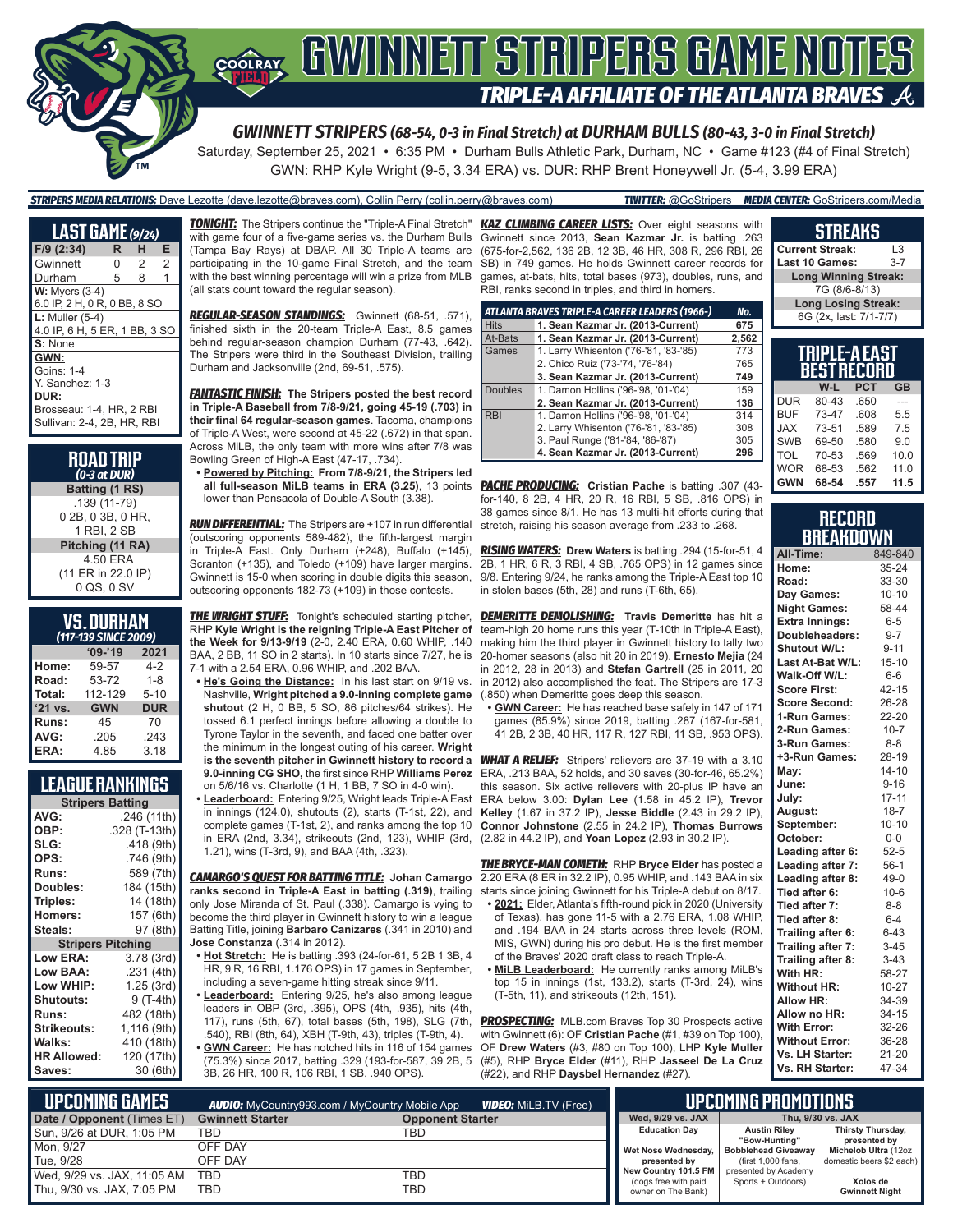

#### *SATURDAY, SEPTEMBER 25, 2021 AT DURHAM*

#### **MANAGER MATT TUIASOSOPO**

**Matt Tuiasosopo** is in his first season as Gwinnett manager and his third season as a coach in the Atlanta Braves organization in 2021. He was named the seventh manager in team history on 3/30/21. Tuiasosopo is both the youngest manager in team history (turned 35 on 5/10) and the first former Gwinnett player to manage the club (hit .221 with 19 HR, 73 RBI in 178 games from 2016-17).

Tuiasosopo made his managerial debut in 2019 with Class-A Rome, leading the club to a 65-74 record and earning Atlanta's Bobby Cox Award for minor league manager of the year. He was set to return to Rome in 2020, but was reassigned to the Braves Alternate Training Site at Coolray Field once the MiLB season was canceled.

| Tuiasosopo's Managerial Career | Games | W-L     | <b>PCT</b> | <b>Plavoffs</b> |
|--------------------------------|-------|---------|------------|-----------------|
| With Gwinnett (1 Season):      | 122   | 68-54   | .557       |                 |
| MiLB Career (2 Seasons):       | 260   | 133-127 | 512        |                 |

*All staff bios available in the 2021 Stripers Media Guide*

| EJECTIONS (4)              |                          |                         |  |  |  |
|----------------------------|--------------------------|-------------------------|--|--|--|
| Player/Coach               | Date/Inning              | <b>Umpire</b>           |  |  |  |
| <b>Ryan Goins</b>          | 5/25 vs. MEM, 7th Inning | <b>HP Clint Vondrak</b> |  |  |  |
| <b>MGR Matt Tuiasosopo</b> | 6/3 vs. JAX, 8th Inning  | <b>HP Alex Tosi</b>     |  |  |  |
| <b>Travis Snider</b>       | 7/30 at MEM, 8th Inning  | HP John Bacon           |  |  |  |
| <b>Ryan Casteel</b>        | 8/17 at LOU, 3rd Inning  | 1B Charlie Ramos        |  |  |  |

| TEAM DEFENSE (4TH IN TRIPLE-A EAST)                            |                                                                                                 |                |                |            |            |              |           |
|----------------------------------------------------------------|-------------------------------------------------------------------------------------------------|----------------|----------------|------------|------------|--------------|-----------|
| <b>PCT</b>                                                     | G                                                                                               | <b>ТС</b>      | <b>PO</b>      | A          | Е          | <b>DP</b>    | <b>TP</b> |
| .983                                                           | 122                                                                                             | 4319           | 3148           | 1098       | 73         | 113          | 1         |
| <b>Catchers</b>                                                |                                                                                                 | <b>SB</b>      | $\mathsf{cs}$  | <b>ATT</b> | <b>PCT</b> | <b>PB</b>    | W-L       |
| Casteel, Ryan                                                  |                                                                                                 | 4              | 0              | 4          | .000       |              | $2 - 2$   |
| Contreras, William                                             |                                                                                                 | 21             | $\overline{2}$ | 23         | .087       | 5            | $23-6$    |
| d'Arnaud, Travis                                               |                                                                                                 | $\mathfrak{p}$ | $\overline{2}$ | 4          | .500       | U            | $5 - 1$   |
| Jackson, Alex                                                  |                                                                                                 | 10             | 4              | 14         | .286       |              | $11 - 12$ |
| Lucroy, Jonathan                                               |                                                                                                 | 18             | 5              | 23         | .217       |              | $8 - 15$  |
| Martinez, Carlos                                               |                                                                                                 | 3              | 0              | 3          | .000       |              | $2 - 1$   |
| Morales, Jonathan                                              |                                                                                                 | 16             | 7              | 23         | .304       | 3            | $17 - 15$ |
| Tromp, Chadwick                                                |                                                                                                 | 3              | 1              | 4          | .250       | <sup>n</sup> | $0 - 2$   |
| Total:                                                         |                                                                                                 | 77             | 21             | 98         | .214       | 11           | 68-54     |
|                                                                | <b>Outfield Assists (29):</b><br>Waters (11), Demeritte (5), Ervin (5), Pache (3), Sanchez (2), |                |                |            |            |              |           |
|                                                                | Almonte (1), Inciarte (1), Rosario (1)                                                          |                |                |            |            |              |           |
|                                                                | Pitcher Pickoffs (5):<br>Kingham (2), Muller (2), Y. Lopez (1)                                  |                |                |            |            |              |           |
| Catcher Pickoffs (3):<br>Casteel (1), Jackson (1), Morales (1) |                                                                                                 |                |                |            |            |              |           |

## **STARTS**

|     | <b>By Batting Order</b>                                                                                                                                                                                    |
|-----|------------------------------------------------------------------------------------------------------------------------------------------------------------------------------------------------------------|
| 1:  | Waters (85), Pache (22), Inciarte (6), Arcia (5), Almonte (1), Ervin (1), Gore (1),<br>Sanchez (1)                                                                                                         |
| 2:  | Pache (43), Kipnis (25), Arcia (18), Goins (11), Rosario (11), Demeritte (4), Waters (3),<br>Sanchez (2), Almonte (1), Camargo (1), Ervin (1), Gore (1), Heredia (1)                                       |
| 3:  | Arcia (49), Camargo (40), Kipnis (12), d'Arnaud (6), Demeritte (5), Jackson (3),<br>Lucroy (3), Contreras (2), Franco (1), Pache (1)                                                                       |
| 4:  | Camargo (54), Demeritte (21), Jackson (17), Contreras (6), Kipnis (6), Lucroy (5),<br>Casteel (4), Almonte (3), Franco (3), Rosario (2), Kazmar Jr. (1)                                                    |
| 5:  | Contreras (29), Demeritte (14), Kazmar Jr. (13), Lucroy (13), Goins (12), Kipnis (11),<br>Almonte (8), Jackson (8), Camargo (3), Casteel (3), Sanchez (2), Snider (2),<br>Tromp (2), Franco (1), Ervin (1) |
| 6:  | Goins (29), Kazmar Jr. (17), Casteel (13), Demeritte (13), Ervin (9), Sanchez (8),<br>Snider (8), Pache (7), Lucroy (5), Waters (5), Almonte (4), Contreras (3), Jackson (1)                               |
| 7:  | Ervin (24), Kazmar Jr. (22), Sanchez (19), Goins (18), Snider (13), Casteel (7),<br>Pache (6), Demeritte (5), Morales (4), Waters (3), Almonte (1)                                                         |
| 8:  | Sanchez (35), Morales (22), Ervin (16), Kazmar Jr. (12), Snider (10), Goins (8),<br>Gore (8), Casteel (5), Unroe (4), Brugman (1), Martinez (1)                                                            |
| 9:  | Starting Pitchers (71), Morales (15), Sanchez (13), Gore (8), Ervin (4), Snider (4),<br>Casteel (2), Kazmar Jr. (2), Martinez (2), Unroe (1)                                                               |
|     | <b>By Position</b>                                                                                                                                                                                         |
| C:  | Morales (32), Contreras (29), Jackson (23), Lucroy (23), d'Arnaud (6), Casteel (4),<br>Martinez (3), Tromp (2)                                                                                             |
| 1B: | Camargo (56), Casteel (27), Snider (14), Kazmar Jr. (9), Morales (6), Franco (4),<br>Lucroy (2), Unroe (2), Demeritte (1), Goins (1)                                                                       |
| 2B: | Kipnis (44), Sanchez (29), Goins (25), Kazmar Jr. (21), Arcia (1), Morales (1), Unroe (1)                                                                                                                  |
| 3B: | Camargo (39), Kazmar Jr. (34), Sanchez (28), Goins (14), Arcia (3), Morales (2),<br>Unroe $(2)$                                                                                                            |
| SS: | Arcia (63), Goins (38), Sanchez (19), Camargo (1), Kazmar Jr. (1)                                                                                                                                          |
| LF: | Waters (40), Ervin (27), Gore (18), Almonte (9), Demeritte (7), Snider (7), Kipnis (5),<br>Arcia (4), Rosario (3), Heredia (1), Sanchez (1)                                                                |
| CF: | Pache (72), Waters (33), Ervin (6), Rosario (6), Inciarte (5)                                                                                                                                              |
| RF: | Demeritte (48), Waters (23), Ervin (22), Snider (11), Almonte (8), Pache (4),<br>Sanchez (3), Rosario (2), Camargo (1)                                                                                     |
| DH: | Contreras (11), Demeritte (6), Jackson (6), Kipnis (5), Snider (5), Casteel (3), Pache (3),<br>Kazmar Jr. (2), Rosario (2), Almonte (1), Arcia (1), Brugman (1), Camargo (1), Ervin (1),                   |

Franco (1), Inciarte (1), Lucroy (1)

|               | <b>VS. 2021 OPPONENTS</b>                                           |          |           |               |         |          |          |  |  |  |  |  |  |
|---------------|---------------------------------------------------------------------|----------|-----------|---------------|---------|----------|----------|--|--|--|--|--|--|
|               | <b>Total</b><br><b>Total</b><br>Home<br><b>Road</b><br>Home<br>Road |          |           |               |         |          |          |  |  |  |  |  |  |
| <b>CLT</b>    | $5 - 1$                                                             | $11 - 1$ | $16 - 2$  | COL           |         | $5 - 1$  | $5 - 1$  |  |  |  |  |  |  |
| <b>DUR</b>    | $4 - 2$                                                             | $1 - 8$  | $5 - 10$  | LOU           | $4 - 2$ | $5 - 1$  | $9 - 3$  |  |  |  |  |  |  |
| <b>JAX</b>    | $1 - 5$                                                             | $- - -$  | $1 - 5$   | <b>MW DIV</b> | $4 - 2$ | $10 - 2$ | $14 - 4$ |  |  |  |  |  |  |
| <b>MEM</b>    | $8 - 4$                                                             | $7-5$    | $15-9$    |               |         |          |          |  |  |  |  |  |  |
| <b>NAS</b>    | $8 - 9$                                                             | $3-9$    | $11 - 18$ |               |         |          |          |  |  |  |  |  |  |
| <b>NOR</b>    | $5 - 1$                                                             | $1 - 5$  | $6-6$     |               |         |          |          |  |  |  |  |  |  |
| <b>SE DIV</b> | $31 - 22$                                                           | 23-28    | 54-50     |               |         |          |          |  |  |  |  |  |  |

### **LAST AT-BAT WINS** *(15)*

The Stripers are 15-10 (.600) in games decided in the last at-bat in 2021.

| Date/Opponent        | <b>Score</b> | Game-Winning Play (*=Walk-Off)           |
|----------------------|--------------|------------------------------------------|
| 5/4 at Charlotte     | 10-9 (12th)  | Almonte scores on E4 (Reynolds)          |
| 5/9 at Charlotte     | 12-9 (10th)  | Camargo RBI single                       |
| 5/14 vs. Louisville  | $2-1$ (8th)  | Arcia solo HR                            |
| 5/16 vs. Louisville  | $5-4$ (9th)  | Arcia walk-off solo HR*                  |
| 5/25 vs. Memphis     | $2-1$ (9th)  | Kazmar walk-off single*                  |
| 6/9-G2 at Memphis    | $3-1$ (8th)  | Waters RBI single                        |
| 6/18 vs. Nashville   | 8-7 (10th)   | Arcia scores on E4 (Hiura on Lucroy FC)* |
| 6/30 at Durham       | $2-1$ (9th)  | Pache RBI single                         |
| 7/18 at Charlotte    | 13-12 (9th)  | Contreras RBI double                     |
| 8/1 at Memphis       | $4-2$ (9th)  | Ervin RBI single                         |
| 8/6 vs. Charlotte    | 4-3 (11th)   | Morales walk-off single*                 |
| 8/8-G1 vs. Charlotte | $4-3(7th)$   | d'Arnaud walk-off single*                |
| 8/11-G1 vs. Durham   | $4-3(7th)$   | Pache walk-off single*                   |
| 8/24 at Nashville    | $3-1$ (9th)  | Rosario solo HR                          |
| 8/25 at Nashville    | 5-4 (10th)   | Contreras RBI single                     |
|                      |              |                                          |

# **GWINNETT PLAYERS USED** *(62 IN 2021)*

Anderson, Ian Arano, Victor Biddle, Jesse Bradford, Chasen Burrows, Thomas Chavez, Jesse Davidson, Tucker De La Cruz, Jasseel *Edwards Jr., Carl* Elder, Bryce Flaa, Jay *Greene, Shane*  Hernandez, Daysbel *Horacek, Mitch* Johnstone, Connor *Jones, Nate* Kelley, Trevor Kingham, Nolan

Lee, Dylan Lopez, Yoan Martin, Chris Minter, A.J. Muller, Kyle Newcomb, Sean *Roark, Tanner* Rodriguez, Jose Santana, Edgar *Tice,Ty* Tomlin, Josh Toussaint, Touki Webb, Jacob Wilson, Brooks *Wilson, Bryse* Wright, Kyle Ynoa, Huascar *Almonte, Abraham* Arcia, Orlando *Brugman, Jaycob* Camargo, Johan Casteel, Ryan Contreras, William d'Arnaud, Travis Demeritte, Travis Ervin, Phillip Franco, Maikel Goins, Ryan Gore, Terrance Heredia, Guillermo *Inciarte, Ender Jackson, Alex* Kazmar Jr., Sean Kipnis, Jason *Lucroy, Jonathan*

**Position (27)** Martinez, Carlos Morales, Jonathan Pache, Cristian Rosario, Eddie Sanchez, Yolmer *Snider, Travis* Tromp, Chadwick Unroe, Riley Waters, Drew

*Italics = Player no longer in Braves organization*

#### **BASS-LANTA**

OF Abraham Almonte RHP Ian Anderson INF/OF Orlando Arcia LHP Jesse Biddle INF Johan Camargo RHP Jesse Chavez C William Contreras C Travis d'Arnaud LHP Tucker Davidson RHP Carl Edwards Jr. RHP Jay Flaa

**32 players have played for both Gwinnett and Atlanta in 2021:** RHP Shane Greene OF Guillermo Heredia OF Ender Inciarte C Alex Jackson RHP Nate Jones INF Sean Kazmar Jr. C Jonathan Lucroy RHP Chris Martin LHP A.J. Minter LHP Kyle Muller (Debut) LHP Sean Newcomb

OF Cristian Pache OF Eddie Rosario RHP Edgar Santana RHP Ty Tice RHP Josh Tomlin RHP Touki Toussaint RHP Jacob Webb RHP Bryse Wilson RHP Kyle Wright RHP Huascar Ynoa

## **ATLANTA BRAVES REHAB ASSIGNMENTS** *(12 IN 2021)*

**Player Injury (IL Date)** RHP Chris Martin RT Shoulder Inflammation (4/7) 5/5-5/11<br>OF Ender Inciarte Strained LT Hamstring (4/17) 5/6-5/12 OF Ender Inciarte Strained LT Hamstring (4/17)<br>OF Guillermo Heredia RT Hamstring Inflammation (5) RT Hamstring Inflammation  $(5/1)$  5/14<br>Strained LT Hamstring  $(5/2)$  5/21-6/9, 6/30-7/20 C Alex Jackson Strained LT Hamstring (5/2) 5/21-6/9<br>CF Cristian Pache RT Hamstring Inflammation (5/14) 5/29-6/1 OF Cristian Pache RT Hamstring Inflammation (5/14) 5/29-6/1<br>RHP Touki Toussaint RT Shoulder Strain (3/26) 6/22-7/15 RT Shoulder Strain (3/26) C Travis d'Arnaud Torn LT Thumb Ligament (5/2) 7/30-8/10 RHP Ian Anderson RT Shoulder Inflammation (7/16) 8/5-8/28<br>RHP Huascar Ynoa Fractured RT Hand (5/17) 8/6-8/16 RHP Huascar Ynoa Fractured RT Hand (5/17) 8/6-8/16<br>OF Eddie Rosario RT Abdominal Strain (7/7) 8/10-8/26 RT Abdominal Strain (7/7) RHP Chris Martin **RT Elbow Inflammation (9/2)** 9/14-9/15<br>RHP Josh Tomlin Neck Strain (8/31) 9/17-Neck Strain (8/31)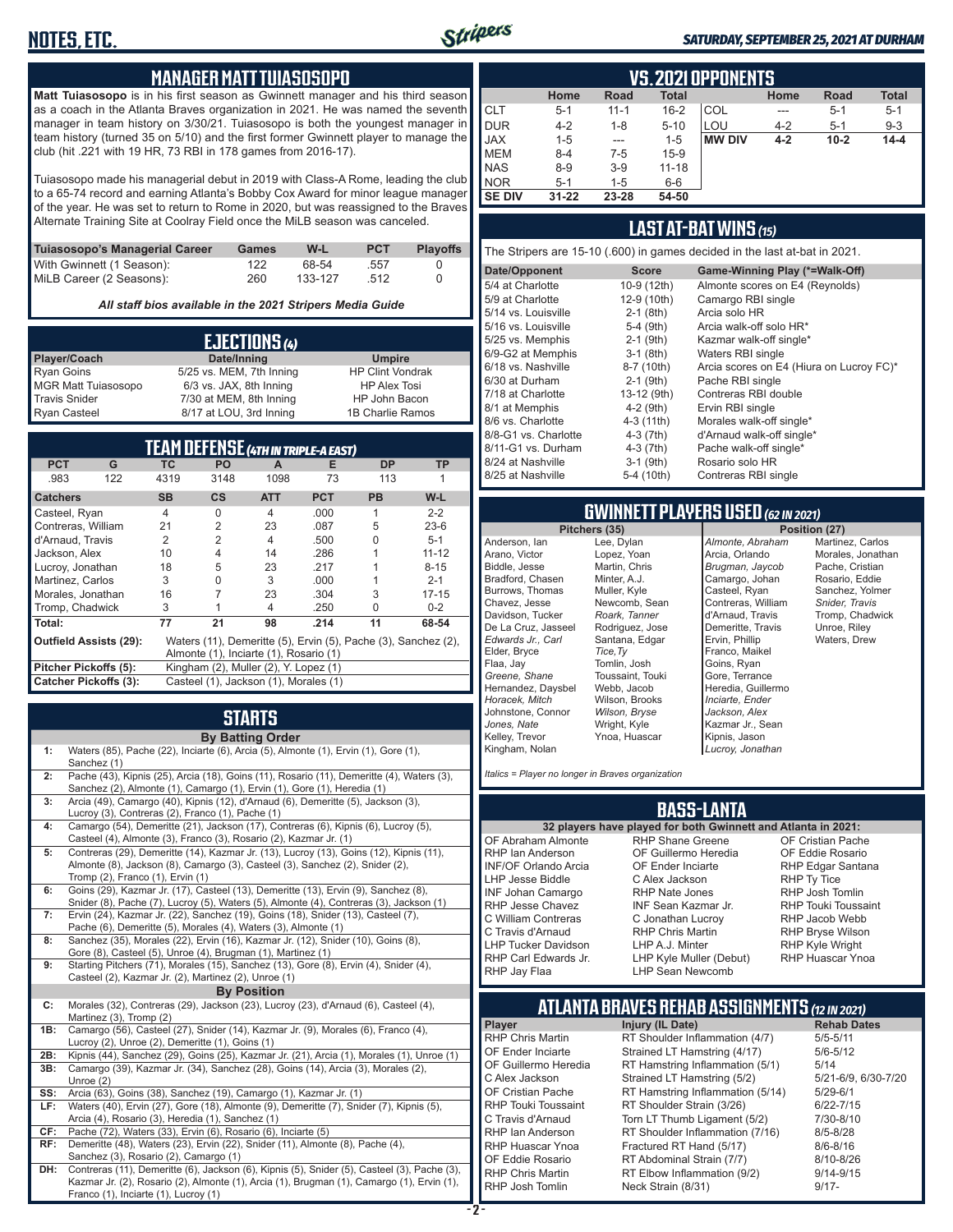## **STARTING PITCHER**



#### *SATURDAY, SEPTEMBER 25, 2021 AT DURHAM*

# **30****KYLE WRIGHT**

| ON BRAVES 40-MAN ROSTER                                        |  |
|----------------------------------------------------------------|--|
| <b>BIO ON PAGE 105 OF MEDIA GUIDE</b>                          |  |
| $\left( \begin{array}{ccc} 1 & 0 \\ 0 & 1 \end{array} \right)$ |  |

| WT:  | 215   | of Vanderbilt University (Nashville, TN)                                     |
|------|-------|------------------------------------------------------------------------------|
| HT:  | $6-4$ | <b>ACQUIRED:</b> Braves' 1st round pick (5th overall) in 2017 June draft out |
| B/T: | R/R   | <b>BORN:</b> 10/2/95 in Huntsville, Alabama (Age 25)                         |

*TONIGHT'S START:* Wright makes his 23rd Triple-A start of the year in game four of a five-game series at Durham ... It is his 51st career game (48th start) with Gwinnett since 2018 (22-10, 3.60 ERA, .232 BAA) ... **He is 7-1 with a 2.54 ERA (18 ER in 63.2 IP) and .202 BAA (48 H, 13 BB, 64 SO) in his last 10 starts** ... In 17 career outings (16 starts) following a Stripers loss, he's 9-2 with a 2.76 ERA and .239 BAA.

*REIGNING PITCHER OF THE WEEK:* Named the Triple-A East Pitcher of the Week for 9/13-9/19 after going 2-0 with a 2.40 ERA (4 ER in 15.0 IP), 0.60 WHIP, .140 BAA, two walks, and 11 strikeouts in two starts ... Is one of three Stripers player to win a Triple-A East award in 2021, joining **Bryse Wilson** (Pitcher of the Week, 6/28-7/4) and **William Contreras** (Player of the Week, 7/12-7/18).

*LEADERBOARD:* Entering play, Wright ranks among the Triple-A East top 10 in innings (1st, 124.0), shutouts (1st, 2), starts (T-1st, 22), complete games (T-1st, 2), ERA (2nd, 3.34), strikeouts (2nd, 123), WHIP (3rd, 1.21), wins (T-3rd, 9), and BAA (4th, .232).

*2021 WITH GWINNETT:* **5/5 at CLT:** In his first start, suffered his first Triple-A loss since 6/9/19 vs. DUR (was 8-0 with 2.57 ERA in 12 starts from 6/14/19-8/31/19) ... **5/11 vs. LOU:** Started the Home Opener (loss, 5.0 IP, 6 H, 3 ER, 2 BB, 5 SO) ... **5/25-5/30:** Pitched 11.0 scoreless innings over back-to-back starts vs. Memphis (10 H, 3 BB, 7 SO) ... **7/8-G2 vs. NAS:** Notched the first complete game and shutout of his pro career (7.0 IP, 1 H, 0 R in 6-0 win) ... **7/27 at MEM:** Tied his then-career high with 8.0 IP (4 H, 0 R, 2 BB, 5 SO in 1-0 win) ... **8/1 at MEM:** Fanned a season-high 11 batters over 6.0 IP (4 H, 2 ER, 1 HR, 0 BB) ... **August:** Over five starts, went 3-0 with a 2.43 ERA (8 ER in 29.2 IP) and .226 BAA ... **9/19 vs. NAS:** Tossed his first career 9.0-inning CG shutout (2 H, 0 BB, 5 SO, 86 pitches/64 strikes in 7-0 win), the seventh by a Gwinnett pitcher all-time (first since Williams Perez's one-hitter on 5/6/16 vs. Charlotte) ... Was perfect through 6.1 innings before yielding a double to Tyrone Taylor.

| <b>WRIGHT'S OVERALL STATS</b> |                                                                                                       |         |      |       |    |     |     |      |      |  |  |  |
|-------------------------------|-------------------------------------------------------------------------------------------------------|---------|------|-------|----|-----|-----|------|------|--|--|--|
| Year                          | <b>WHIP</b><br>G/GS<br><b>HR</b><br><b>BB</b><br><b>SO</b><br>W-L<br><b>ERA</b><br><b>BAA</b><br>Team |         |      |       |    |     |     |      |      |  |  |  |
| 12021<br>ATLANTA (MLB)        |                                                                                                       | $0 - 1$ | 9.95 | 212   |    | 5   | 6   | .292 | 1.89 |  |  |  |
|                               | Gwinnett (AAA)                                                                                        | $9 - 5$ | 3.34 | 22/22 |    | 41  | 123 | .232 | 1.21 |  |  |  |
| MiLB Career:                  |                                                                                                       | 28-19   | 3.59 | 79/76 | 30 | 133 | 390 | .235 | 1 22 |  |  |  |
| MLB Career:                   |                                                                                                       | $2 - 8$ | 6.56 | 21/14 | 15 | 48  | 59  | .260 | 1.69 |  |  |  |

| <b>WRIGHT'S 2021 SPLITS (WITH GWINNETT)</b> |                     |                  |                     |  |  |  |  |  |  |  |  |
|---------------------------------------------|---------------------|------------------|---------------------|--|--|--|--|--|--|--|--|
| Home:                                       | 5-3, 3.01 ERA (12G) | Road:            | 4-2, 3.74 ERA (10G) |  |  |  |  |  |  |  |  |
| Day:                                        | 2-1, 1.71 ERA (5G)  | Night:           | 7-4, 3.90 ERA (17G) |  |  |  |  |  |  |  |  |
| Starter:                                    | 9-5, 3.34 ERA (22G) | <b>Reliever:</b> | $0-0, - -$ ERA (0G) |  |  |  |  |  |  |  |  |
| Vs. LHB:                                    | .247 BAA, 7 HR      | Vs. RHB:         | .221 BAA, 2 HR      |  |  |  |  |  |  |  |  |

|         | <b>WRIGHT VS. DURHAM</b>                                                        |      |   |   |      |    |    |  |    |  |  |  |  |  |
|---------|---------------------------------------------------------------------------------|------|---|---|------|----|----|--|----|--|--|--|--|--|
|         | W-L<br>ER<br><b>HR</b><br><b>ERA</b><br><b>GS</b><br><b>BB</b><br>IP<br>SΟ<br>G |      |   |   |      |    |    |  |    |  |  |  |  |  |
| 2019:   | $3-1$                                                                           | 3.04 |   |   | 23.2 | 22 | 8  |  |    |  |  |  |  |  |
| 2021:   | $1 - 1$                                                                         | 4.91 |   |   | 11.0 | 9  | 6  |  |    |  |  |  |  |  |
| Career: | 4-2                                                                             | 3.63 | 6 | 6 | 34.2 | 31 | 14 |  | 16 |  |  |  |  |  |

|                 | <b>WRIGHT'S HIGHS &amp; LOWS</b> |                                  |  |  |  |  |  |  |  |  |
|-----------------|----------------------------------|----------------------------------|--|--|--|--|--|--|--|--|
|                 | <b>Season</b>                    | Career (MiLB and MLB)            |  |  |  |  |  |  |  |  |
| IIP:            | 9.0 (9/19 vs. NAS)               | 9.0 (9/19/21, GWN vs. NAS)       |  |  |  |  |  |  |  |  |
| $\mathsf{Iso}:$ | 11 (8/1 at MEM)                  | 13 (6/26/18, MIS vs. JAX)        |  |  |  |  |  |  |  |  |
| IBB:            | 6 (7/1 at DUR)                   | 6 (2x, last: 7/1/21, GWN at DUR) |  |  |  |  |  |  |  |  |
| IH:             | 9 (9/2 vs. MEM)                  | 10 (8/19/19, GWN at NOR)         |  |  |  |  |  |  |  |  |
| <b>IER:</b>     | 6 (7/15 at CLT)                  | 8 (4/28/19, GWN vs. TOL)         |  |  |  |  |  |  |  |  |
| Low-Hit CG:     | 2 (9/19 vs. NAS)                 | 2 (9/19/21, GWN vs. NAS)         |  |  |  |  |  |  |  |  |
| Low-ER CG:      | 0 (9/19 vs. NAS)                 | 0 (9/19/21, GWN vs. NAS)         |  |  |  |  |  |  |  |  |

*2021 WITH ATLANTA:* Recalled twice, on 4/16 from the Alternate Training Site (started on 4/16 at the Chicago Cubs) and 6/22 from Gwinnett (started on 6/23 at the New York Mets) ... In two starts, is 0-1 with a 9.95 ERA and .292 BAA.

*2020 SEASON:* Made Atlanta's Opening Day roster for the second time in his career ... Went 2-4 with a 5.21 ERA, .243 BAA, and three quality starts in eight outings ... Made two starts for the Braves in the MLB Postseason, going 1-1 with a 9.45 ERA ... Won his first playoff start in Game 3 of the NLDS at Miami (6.0 IP, 3 H, 0 R, 2 BB, 7 SO in seriesclinching 7-0 win) ... Also started Game 3 of the NLCS vs. the Los Angeles Dodgers (loss, 0.2 IP, 5 H, 7 ER, 2 BB, 0 SO, 2 HR in 15-3 loss).

*CAREER HIGHLIGHTS:* **2017:** Made his pro debut, going 0-1 with a 2.65 ERA and .186 BAA in nine starts between the GCL Braves and Advanced-A Florida ... **2018:** MLB Futures Game selection (8-9, 3.46 ERA, .230 BAA in 27G between Double-A Mississippi and Gwinnett) ... Made his MLB debut with Atlanta (0-0, 4.50 ERA, .182 BAA in 4G) ... **2019:** Led the International League in wins with Gwinnett (11-4, 4.17 ERA in 21 starts) ... Went 0-3 with an 8.69 ERA in seven games (4 starts) with Atlanta.

|            |                |               |     |                |                |                |                |                |                |       | <b>WRIGHT'S 2021 STARTS (ALL LEVELS)</b> |              |                                                  |
|------------|----------------|---------------|-----|----------------|----------------|----------------|----------------|----------------|----------------|-------|------------------------------------------|--------------|--------------------------------------------------|
| Team       | Date/Opp.      | <b>Result</b> | IP  | н              | R              | <b>ER</b>      | <b>HR</b>      | <b>BB</b>      | <b>SO</b>      | NP-S  | Opp. Starter                             | <b>Final</b> | <b>Notes</b>                                     |
| <b>ATL</b> | 4/16 at CHC    | <b>ND</b>     | 4.1 | 3              | 2              | 2              |                | 2              | 5              | 78-46 | <b>Zach Davies</b>                       | W. 5-2       | Hit four batters (including Javier Baez twice).  |
| <b>GWN</b> | 5/5 at CLT     | L. 0-1        | 5.0 | 8              | 4              | 3              | 0              | $\overline{2}$ | 8              | 83-55 | Jonathan Stiever                         | $L, 6-9$     | First Triple-A loss since 6/9/19 vs. Durham.     |
| <b>GWN</b> | 5/11 vs. LOU   | $L, 0-2$      | 5.0 | 6              | 3              | 3              | $\Omega$       | $\overline{2}$ | 5              | 89-56 | Ashton Goudeau                           | $L, 0-4$     | All three runs were allowed in first inning.     |
| <b>GWN</b> | 5/18 at NAS    | <b>ND</b>     | 4.2 | $\overline{7}$ | 5              | 5              |                | 2              | 4              | 93-53 | Aaron Ashby                              | L, 8-9       | Gwinnett led 6-5 when he exited.                 |
| GWN        | 5/25 vs. MEM   | <b>ND</b>     | 5.0 | 4              | 0              | $\Omega$       | 0              |                | 4              | 88-55 | Angel Rondón                             | W. 2-1       | Gwinnett won on walk-off single by Kazmar Jr.    |
| GWN        | 5/30 vs. MEM   | W. 1-2        | 6.0 | 6              | 0              | $\Omega$       | $\Omega$       | $\overline{2}$ | 3              | 78-48 | Angel Rondón                             | W, 5-0       | First back-to-back scoreless starts in Triple-A. |
| <b>GWN</b> | $6/5$ vs. JAX  | <b>ND</b>     | 6.0 | $\overline{7}$ | 5              | 4              | $\overline{2}$ |                | $\overline{7}$ | 94-61 | Jordan Holloway                          | $L, 5-8$     | Both HR allowed in four-run third inning.        |
| GWN        | 6/11 at MEM    | <b>ND</b>     | 1.2 |                |                | $\Omega$       | $\Omega$       | 3              | $\overline{2}$ | 59-29 | <b>Connor Thomas</b>                     | $L, 3-4$     | Shortest Triple-A start since 4/28/19 vs. TOL.   |
| <b>GWN</b> | 6/17 vs. NAS   | <b>ND</b>     | 5.0 | 6              |                |                | 0              | 4              | 5              | 87-47 | <b>Bowden Francis</b>                    | $L, 2-3$     | Most walks allowed since 8/14/20 at MIA (6).     |
| ATL        | 6/23 at NYM    | L. 0-1        | 2.0 | 4              | 5              | 5              |                | 3              |                | 55-29 | <b>Tylor Megill</b>                      | $L, 3-7$     | Three of four hits allowed went for extra bases. |
| <b>GWN</b> | 7/1 at DUR     | $L, 1-3$      | 6.0 | 3              | 4              | 4              |                | 6              | 5              | 84-42 | <b>Dietrich Enns</b>                     | $L, 1-6$     | Three of four ER on Brett Sullivan HR in 3rd.    |
| <b>GWN</b> | 7/8-G2 vs. NAS | W. 2-3        | 7.0 | 1              | 0              | $\Omega$       | $\mathbf{0}$   |                | 6              | 86-53 | <b>Blaine Hardy</b>                      | W, 6-0       | First career CG SHO in 78th professional start.  |
| <b>GWN</b> | 7/15 at CLT    | <b>ND</b>     | 3.0 | 8              | 6              | 6              |                |                | 5              | 71-46 | Jonathan Stiever                         | W, 11-10     | Charlotte led 6-3 when he exited.                |
| GWN        | 7/21 vs. NOR   | $L, 2-4$      | 6.0 | 4              | 2              | 2              |                | 3              | 5              | 95-57 | Konner Wade                              | $L, 1-2$     | Winning run scored on a wild pitch in sixth.     |
| <b>GWN</b> | 7/27 at MEM    | W. 3-4        | 8.0 | 4              | 0              | $\Omega$       | $\mathbf{0}$   | $\overline{2}$ | 5              | 99-63 | <b>Jack Flaherty</b>                     | W, 1-0       | Tied career-high in IP (7/25/18, MIS vs. MOB).   |
| <b>GWN</b> | 8/1 at MEM     | <b>ND</b>     | 6.0 | 4              | $\overline{2}$ | $\overline{2}$ |                | $\Omega$       | 11             | 91-65 | Jack Flaherty                            | W. 4-2       | First 11 strikeout start since 8/19/19 at NOR.   |
| <b>GWN</b> | 8/8 vs. CLT    | <b>ND</b>     | 4.2 | 6              | 3              | 2              |                | 3              | 6              | 97-62 | Tanner Banks                             | W. 4-3       | Allowed tying 2R homer to Mikie Mahtook.         |
| GWN        | 8/13 vs. DUR   | W. 4-4        | 5.0 | 6              | 3              | 2              | 0              |                | 5              | 97-62 | Brent Honeywell Jr.                      | W. 6-4       | Three of six hits allowed went for extra-bases.  |
| GWN        | 8/19 at LOU    | W. 5-4        | 7.0 | 6              |                |                | $\mathbf{0}$   |                | 5              | 86-57 | Bo Takahashi                             | W. 8-1       | Improved to 3-0 when pitching 7.0-plus in '21.   |
| <b>GWN</b> | 8/26 at NAS    | W. 6-4        | 7.0 | 4              |                |                | $\mathbf{0}$   | $\mathbf 0$    | 8              | 89-63 | Josh Lindblom                            | W. 2-1       | First three-start win streak since 6/28-7/12/19. |
| GWN        | 9/2-G1 vs. MEM | $L, 6-5$      | 4.0 | 9              | 6              | 5              | $\Omega$       | 3              | 3              | 83-50 | Zack Thompson                            | $L, 6-9$     | First loss to MEM (2-0 in previous 5 starts).    |
| GWN        | 9/8 at COL     | W 7-5         | 7.0 | $\overline{2}$ |                |                |                |                | 10             | 96-66 | Cody Morris                              | W. 5-2       | Fifth double-digit SO performance of career.     |
| GWN        | 9/14 vs. NAS   | W, 8-5        | 6.0 | 5              | 4              | 4              | $\Omega$       | 2              | 6              | 93-59 | Josh Lindblom                            | W, 6-5       | Most ER allowed in a win this season.            |
| <b>GWN</b> | 9/19 vs. NAS   | W, 9-5        | 9.0 | 2              | 0              | $\Omega$       | $\Omega$       | 0              | 5              | 86-64 | Victor Castaneda                         | W, 7-0       | Had a perfect game through 6.1 innings.          |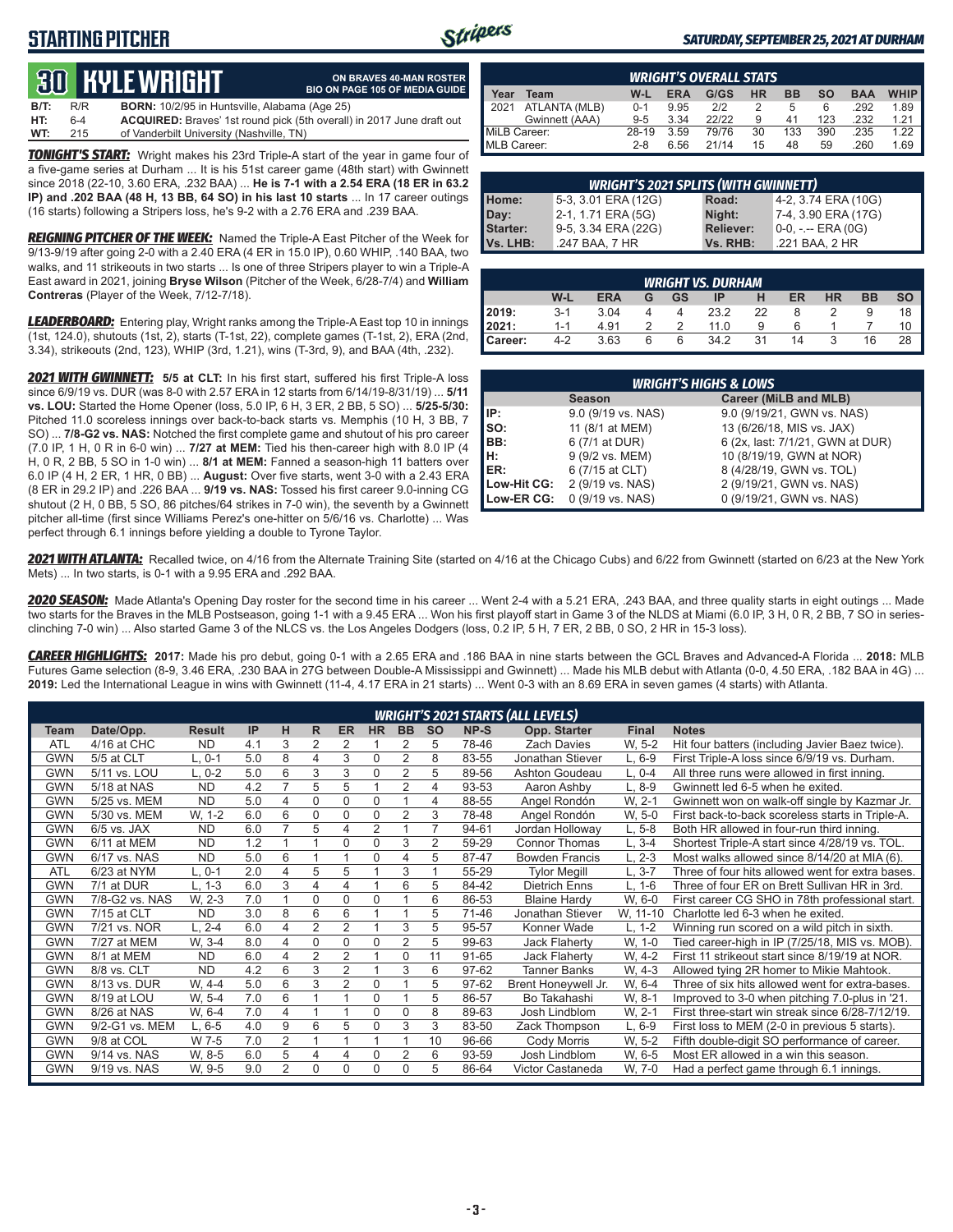### **PITCHING STAFF**



#### *SATURDAY, SEPTEMBER 25, 2021 AT DURHAM*

|            | <b>STRIPERS PITCHING BREAKDOWN</b>                                                      |      |                                                                                  |     |     |        |       |      |                       |  |  |  |
|------------|-----------------------------------------------------------------------------------------|------|----------------------------------------------------------------------------------|-----|-----|--------|-------|------|-----------------------|--|--|--|
|            | <b>BAA</b><br><b>BB</b><br>W-L<br><b>SO</b><br><b>HR</b><br><b>ERA</b><br>ER<br>IP<br>R |      |                                                                                  |     |     |        |       |      |                       |  |  |  |
| Starters:  | $31 - 35$                                                                               | 4.43 | 540.2                                                                            | 288 | 266 | 68     | 210   | 527  | $.247$ $\blacksquare$ |  |  |  |
| Relievers: | 37-19                                                                                   | 3.10 | 508.2                                                                            | 194 |     | 175 52 | 200   | 589  | …213 <b>I</b>         |  |  |  |
| l Total:   | 68-54                                                                                   | 3.78 | 1049.1                                                                           | 482 | 441 | 120    | - 410 | 1116 | .231                  |  |  |  |
|            |                                                                                         |      | <b>Saves/Opp:</b> 30/46 (65.2%) <b>Holds:</b> 52 <b>IR/Scored:</b> 89/27 (30.3%) |     |     |        |       |      |                       |  |  |  |

| <b>PITCHING BY MONTH</b>                                                                |           |      |       |     |     |    |     |     |                       |  |  |  |
|-----------------------------------------------------------------------------------------|-----------|------|-------|-----|-----|----|-----|-----|-----------------------|--|--|--|
| <b>BAA</b><br><b>HR</b><br><b>BB</b><br><b>SO</b><br>W-L<br><b>ERA</b><br>ER<br>IP<br>R |           |      |       |     |     |    |     |     |                       |  |  |  |
| May:                                                                                    | $14 - 10$ | 3.50 | 211.0 | 90  | 82  | 28 | 65  | 240 | $.222$ $\blacksquare$ |  |  |  |
| June:                                                                                   | $9 - 16$  | 4.55 | 213.2 | 115 | 108 | 26 | 94  | 223 | $.263$ $\blacksquare$ |  |  |  |
| July:                                                                                   | $17 - 11$ | 4.50 | 242.0 | 131 | 121 | 37 | 100 | 261 | .240                  |  |  |  |
| August:                                                                                 | $18 - 7$  | 2.99 | 216.2 | 81  | 72  | 15 | 90  | 223 | .214 I                |  |  |  |
| September:                                                                              | $10 - 10$ | 3.14 | 166.0 | 65  | 58  | 14 | 61  | 169 | .210 ∎                |  |  |  |

|                     | <b>STRIPERS STARTING PITCHERS (14 IN 2021)</b> |            |           |          |          |                             |                            |                                                    |  |  |  |  |
|---------------------|------------------------------------------------|------------|-----------|----------|----------|-----------------------------|----------------------------|----------------------------------------------------|--|--|--|--|
| <b>Pitcher</b>      | W-L                                            | <b>ERA</b> | <b>GS</b> | QS       |          | <b>Team W-L Run Support</b> | <b>Last Gwinnett Start</b> | <b>Final Line</b>                                  |  |  |  |  |
| Anderson, Ian       | $0 - 0$                                        | 3.68       |           | $\Omega$ | $3 - 1$  | 1.75 RPG (7 Tot.)           | 8/24 at NAS (ND)           | 5.0 IP, 3 H, 1 R, 1 ER, 2 BB, 9 SO (90p/54s)       |  |  |  |  |
| Burrows. Thomas     | $0 - 0$                                        | 0.00       |           | $\Omega$ | $1 - 0$  | $0.00$ RPG $(0$ Tot.)       | 7/21-G1 vs. NOR (ND)       | 1.0 IP, 0 H, 1 R, 0 ER, 3 BB, 2 SO (32p/13s)       |  |  |  |  |
| Davidson, Tucker    | $2 - 1$                                        | 0.90       | 3         | 3        | $2 - 1$  | 5.33 RPG (16 Tot.)          | 5/23 at NAS (L)            | 6.0 IP, 1 H, 1 R, 1 ER, 1 BB, 9 SO, 1 HR (82p/51s) |  |  |  |  |
| De La Cruz, Jasseel | $0 - 3$                                        | 7.02       | 15        | $\Omega$ | $8 - 7$  | 2.27 RPG (34 Tot.)          | 8/14 vs. DUR (L)           | 0.0 IP, 3 H, 3 R, 3 ER, 1 BB, 0 SO, 1 WP (19p/10s) |  |  |  |  |
| Elder, Bryce        | $2 - 3$                                        | 2.20       | 6         | 2        | $3 - 3$  | 1.50 RPG (9 Tot.)           | 9/23-G1 at DUR (L)         | 5.0 IP, 2 H, 1 R, 1 ER, 2 BB, 5 SO (83p/52s)       |  |  |  |  |
| Johnstone, Connor   | $1 - 7$                                        | 6.45       | 15        | 0        | $4 - 11$ | 1.67 RPG (25 Tot.)          | 9/11 at COL (L)            | 4.0 IP, 6 H, 3 R, 3 ER, 0 BB, 2 SO, 2 HR (62p/42s) |  |  |  |  |
| Kingham, Nolan      | $0 - 4$                                        | 8.89       | 6         | $\Omega$ | $2 - 4$  | 1.33 RPG (8 Tot.)           | 8/15 vs. DUR (L)           | 5.0 IP, 9 H, 6 R, 6 ER, 2 BB, 3 SO, 1 HR (93p/56s) |  |  |  |  |
| Muller, Kyle        | $5 - 4$                                        | 3.52       | 16        | 6        | $12 - 4$ | 3.75 RPG (60 Tot.)          | $9/24$ at DUR $(L)$        | 4.0 IP, 6 H, 5 R, 5 ER, 1 BB, 3 SO, 2 HR (66p/42s) |  |  |  |  |
| Roark. Tanner       | $0 - 0$                                        | 0.00       | 3         | $\Omega$ | $2 - 1$  | 2.67 RPG (8 Tot.)           | 8/22 at LOU (ND)           | 2.0 IP, 2 H, 0 R, 2 BB, 1 SO, 1 WP (32p/17s)       |  |  |  |  |
| Rodriguez, Jose     | $6-5$                                          | 5.27       | 16        |          | $8 - 8$  | 2.63 RPG (42 Tot.)          | 9/23-G2 at DUR (L)         | 4.0 IP, 5 H, 4 R, 4 ER, 2 BB, 4 SO, 1 HR (73p/43s) |  |  |  |  |
| Toussaint. Touki    | $2 - 1$                                        | 4.32       | 4         | 2        | $2 - 2$  | 3.50 RPG (14 Tot.)          | 7/13 at CLT (W)            | 6.0 IP, 3 H, 2 R, 2 ER, 3 BB, 7 SO, 1 HR (89p/54s) |  |  |  |  |
| Wilson, Bryse       | $4 - 2$                                        | 4.47       | 9         | 3        | $6 - 3$  | 3.00 RPG (27 Tot.)          | 7/7 vs. NAS (ND)           | 5.0 IP, 8 H, 5 R, 5 ER, 2 BB, 2 SO, 2 HR (81p/50s) |  |  |  |  |
| Wright, Kyle        | $9 - 5$                                        | 3.34       | 22        | 9        | $13-9$   | 2.86 RPG (63 Tot.)          | 9/19 vs. NAS (W)           | 9.0 IP, 2 H, 0 R, 0 BB, 5 SO (86p/64s)             |  |  |  |  |
| Ynoa, Huascar       | $0 - 0$                                        | 4.32       | 2         | $\Omega$ | $2 - 0$  | 2.50 RPG (5 Tot.)           | 8/11-G2 vs. DUR (ND)       | 4.2 IP, 4 H, 3 R, 3 ER, 4 BB, 7 SO, 1 WP (83p/51s) |  |  |  |  |
| Total:              | $31 - 35$                                      | 4.43       | 122       | 26       | 68-54    | 2.61 RPG (318 Tot.)         |                            |                                                    |  |  |  |  |

| <b>RELIEF SUMMARY (CURRENT STRIPERS ONLY, GWINNETT STATS ONLY)</b> |         |            |    |           |                          |        |              |                    |                                                    |                         |  |  |
|--------------------------------------------------------------------|---------|------------|----|-----------|--------------------------|--------|--------------|--------------------|----------------------------------------------------|-------------------------|--|--|
| <b>Pitcher</b>                                                     | W-L     | <b>ERA</b> | G  | <b>GF</b> | <b>HLD</b>               | SV/OPP | <b>IR/RS</b> | <b>Last Outing</b> | <b>Last Final Line</b>                             | <b>Scoreless Streak</b> |  |  |
| Arano. Victor                                                      | $1 - 2$ | 2.50       | 32 | 8         | 6                        | 2/4    | 6/1          | 9/14 vs. NAS       | Hold, 1.0 IP, 0 H, 0 R, 0 BB, 2 SO (16p/10s)       | 4G (4.2 IP)             |  |  |
| Biddle, Jesse (L)                                                  | $1 - 1$ | 2.43       | 30 | 3         | 8                        | 1/2    | 10/3         | 9/23 at DUR        | 1.0 IP, 0 H, 0 R, 0 BB, 1 SO (14p/8s)              | 2G (2.0 IP)             |  |  |
| Bradford, Chasen                                                   | $4 - 0$ | 3.38       | 35 |           | 6                        | 0/1    | 4/4          | 9/24 at DUR        | 2.0 IP, 1 H, 0 R, 0 BB, 1 SO, 1 HB (29p/20s)       | 8G (11.1 IP)            |  |  |
| Burrows, Thomas (L)                                                | $3 - 1$ | 2.82       | 33 |           | 4                        | 0/1    | 18/6         | 9/24 at DUR        | 1.0 IP, 1 H, 0 R, 0 BB, 2 SO (19p/11s)             | 4G (5.0 IP)             |  |  |
| De La Cruz. Jasseel                                                | $1 - 0$ | 3.18       | 4  |           |                          | 0/0    | 0/0          | 9/18 vs. NAS       | 1.0 IP, 2 H, 1 R, 1 ER, 0 BB, 1 SO, 1 BK (18p/12s) | $-1G$                   |  |  |
| Flaa, Jay                                                          | $1 - 2$ | 5.40       | 29 | 8         |                          | 1/1    | 2/0          | 9/23 at DUR        | 1.0 IP, 0 H, 0 R, 1 BB, 1 SO (14p/9s)              | 3G (5.0 IP)             |  |  |
| Hernandez, Daysbel                                                 | $0 - 1$ | 8.10       |    |           |                          | 0/1    | 3/0          | 9/23 at DUR        | 1.0 IP, 0 H, 1 R, 1 ER, 2 BB, 1 SO, 2 WP (30p/16s) | $-1G$                   |  |  |
| Johnstone, Connor                                                  | $2 - 0$ | 2.55       | 16 |           | $\overline{\phantom{a}}$ | 0/0    | 15/5         | 9/18 vs. NAS       | 2.2 IP, 3 H, 1 R, 1 ER, 0 BB, 1 SO (33p/25s)       | $-1G$                   |  |  |
| Kelley, Trevor                                                     | $2 - 3$ | 1.67       | 34 | 11        |                          | 2/4    | 12/2         | 9/18 vs. NAS       | 1.0 IP, 0 H, 0 R, 0 BB, 2 SO (13p/8s)              | 2G (2.0 IP)             |  |  |
| Lee, Dylan (L)                                                     | $5-1$   | 1.58       | 34 |           | 6                        | 1/2    | 6/0          | 9/16 vs. NAS       | 1.0 IP, 0 H, 0 R, 0 BB, 1 SO (9p/6s)               | 2G (2.0 IP)             |  |  |
| Lopez, Yoan                                                        | $3-2$   | 2.93       | 30 | 11        | 5                        | 2/4    | 4/2          | 9/16 vs. NAS       | 1.0 IP, 1 H, 0 R, 0 BB, 1 SO, 1 BK (21p/15s)       | 6G (6.0 IP)             |  |  |
| Rodriguez, Jose                                                    | $0 - 0$ | 3.60       |    |           |                          | 0/0    | 0/0          | 5/26 vs. MEM       | 1.0 IP, 2 H, 1 R, 1 ER, 0 BB, 1 SO, 1 HR (13p/10s) | $-2G$                   |  |  |
| Tomlin, Josh                                                       | $0 - 0$ | 9.00       |    |           |                          | 0/0    | 0/0          | 9/17 vs. NAS       | 3.0 IP, 4 H, 3 R, 3 ER, 1 BB, 2 SO, 1 HR (49p/28s) | $-1G$                   |  |  |
| Wilson, Brooks                                                     | $0 - 0$ | 3.00       |    | 3         |                          | 1/1    | 0/0          | 9/24 at DUR        | 1.0 IP, 0 H, 0 R, 1 BB, 3 SO (20p/11s)             | 2G (2.0 IP)             |  |  |

### **48 JESSE BIDDLE** *- LHP - 29 YRS - PHILADELPHIA, PA*

**• 2021 with GWN: 6/23-8/21:** Went 0-0 with 0.60 ERA (1 ER in 15.0 IP) and .236 BAA (13 H, 9 BB, 29 SO) in 15G ... **9/1 vs. MEM:** Earned first win (1.0 IP, 1 H, 0 R, 0 BB, 2 SO in 3-2 victory) ... **9/3 vs. MEM:** Earned first save (2.0 IP, 3 H, 1 ER, 1 BB, 1 SO in 5-3 win).

- **• GWN Career:** 2-1, 2.18 ERA, .235 BAA, 2 SV (2-for-4) in 38G since 2018.
- **• 2021 with ATL:** Had his contract selected on 4/17, pitched in 8G with the Braves (0-0, 8.44 ERA, 10 ER in 10.2 IP) ... DFA'd on 5/17, outrighted to Gwinnett on 5/19.
- **• Spring Training:** 0-0, 3.00 ERA, .257 BAA, 2 SV in 9G with Cincinnati ... Released on 3/26 after re-signing as MiLB FA on 12/11/20.
- **• 2020:** Opened the year at Cincinnati's Alternate Training Site ... Contract selected on 8/25 (0-0, 0.00 ERA, 0 ER in 0.2 IP in 1G) ... Placed on 10-day injured list on 8/29 (left shoulder impingement) and missed the remainder of the year.
- **• Acquired:** MiLB FA (4/2/21) ... Originally Philadelphia's 1st-round pick (27th overall) in 2010 out of Germantown Friends High School (Philadelphia, PA).
- **• MLB Career:** 6-2, 5.07 ERA, .261 BAA, 1 SV in 99G with ATL (2018-19, 2021), SEA (2019), TEX (2019), CIN (2020).

### **28 CHASEN BRADFORD** *- RHP - 32 YRS - LAS VEGAS, NV*

- **• 2021 with GWN: In 8G since 8/20, has a 0.00 ERA (0 ER in 11.1 IP) despite a .273 BAA (12 H, 3 BB, 9 SO)** ... All 4 of his wins (4-0) have been 2.0-IP outings: 5/15 vs. LOU (1 H, 0 R, 2 SO), 6/16 vs. NAS (3 H, 1 ER, 3 SO), 6/24 at NOR (0 H, 0 R, 1 BB, 3 SO), and 7/31 at MEM (2.0 IP, 1 H, 1 ER, 1 SO) ... **5/7-6/13:** Posted team-best 16.0-IP scoreless streak over 10G (6 H, 3 BB, 12 SO).
- **• 2020:** Re-signed by Seattle to an MiLB deal on 1/15, but was not included on the Mariners' 60-man player pool ... Did not play.
- **• 2019:** Split time between Seattle (0-0, 4.86 ERA, 1 SV in 12G) and Triple-A Tacoma (0-0, 6.75 ERA, 1 SV in 5G).
- **• Acquired:** MiLB FA (3/15/21) ... Originally the New York Mets' 35th round pick in 2011 out of the University of Central Florida.
- **• MLB Career:** 7-0, 3.89 ERA, .253 BAA, 1 SV in 86G with NYM, SEA (2017-19).

## **49 THOMAS BURROWS** *- LHP - 27 YRS - FLORENCE, AL*

- **• 2021 with GWN: In 4G since 9/9, is 0-0 with 0.00 ERA (0 ER in 5.0 IP) and .118 BAA (2 H, 2 BB, 6 SO)** ... **6/20-8/17:** Went 2-0 with a 0.84 ERA (2 ER in 21.1 IP), 1.17 WHIP, and .139 BAA (10 H, 15 BB, 31 SO) in 16G (1 start) ... **7/21-G2 vs. NOR:** Made the first start of his pro career (ND, 1.0 IP, 0 H, 1 R, 0 ER, 3 BB, 2 SO) ... **8/17 at LOU:** Improved to 3-0 (1.2 IP, 1 H, 0 R, 1 BB, 1 SO) in 4-2 win.
- **• GWN Career:** 4-2, 3.64 ERA, .198 BAA, 6 SV (6-for-8) in 61G (1 start) since 2019.
- **• 2020:** Was an NRI to Spring Training, but not included on 60-man player pool.
- **• 2019:** Went 2-4 with a 4.42 ERA, .221 BAA, and 7 saves (7-for-9) in 43G between Double-A Mississippi and Gwinnett ... Stranded 16 of 17 inherited runners with the Stripers (94.1%) ... Won Atlanta's Bill Lucas Award for community service.
- **• Acquired:** Via trade with Seattle (1/11/17) ... Originally the Mariners' 4th-round pick in 2016 out of the University of Alabama.

## **60 JASSEEL DE LA CRUZ** *- RHP - 24 YRS - HATO MAYOR, D.R.*

- **• Prospecting:** #22 (Braves Top 30).
- **• 2021 with GWN:** Has pitched as a starter (0-3, 7.02 ERA, .284 BAA in 15G) and reliever (1-0, 3.18 ERA, .200 BAA in 4G) during his Triple-A debut ... **5/11-5/19:** Posted an 8.0-IP scoreless streak (2 H, 0 BB, 9 SO) over 3G (2 starts) ... **6/1 vs. JAX:** Had his best start of the year in a no-decision (5.0 IP, 3 H, 1 R, 1 ER, 3 BB, 6 SO) ... **7/10 vs. NAS:** Earned his first career Triple-A win in relief (3.0 IP, 0 H, 0 R, 3 BB, 3 SO in 8-4 victory) ... **8/16-9/15:** Was on the Injured List.
- **• 2021 with ATL:** Recalled on 5/8, but did not make his MLB debut before being optioned back to Gwinnett on 5/10.
- **• Spring Training:** 0-0, 27.00 ERA, .500 BAA, 1 SV in 3G with Atlanta.
- **• 2020:** Was on Atlanta's 60-man player pool, spent most of the year at the Alternate Training Site at Coolray Field ... Recalled by the Braves for the first time in his career on 9/15, but did not make his MLB debut (optioned on 9/16).
- **• 2019:** Went 7-9 with a 3.25 ERA and .212 BAA in 25 games (24 starts) across three levels (ROM, FLA, MIS) ... Named the Florida State League Pitcher of the Week on 5/19 after tossing the first no-hitter in Advanced-A Florida FireFrogs history on 5/18 vs. Jupiter (9.0 IP, 2 BB, 4 SO, 89 pitches in 12-0 win).
- **• Acquired:** NDFA (6/1/15) out of Hato Mayor, Dominican Republic.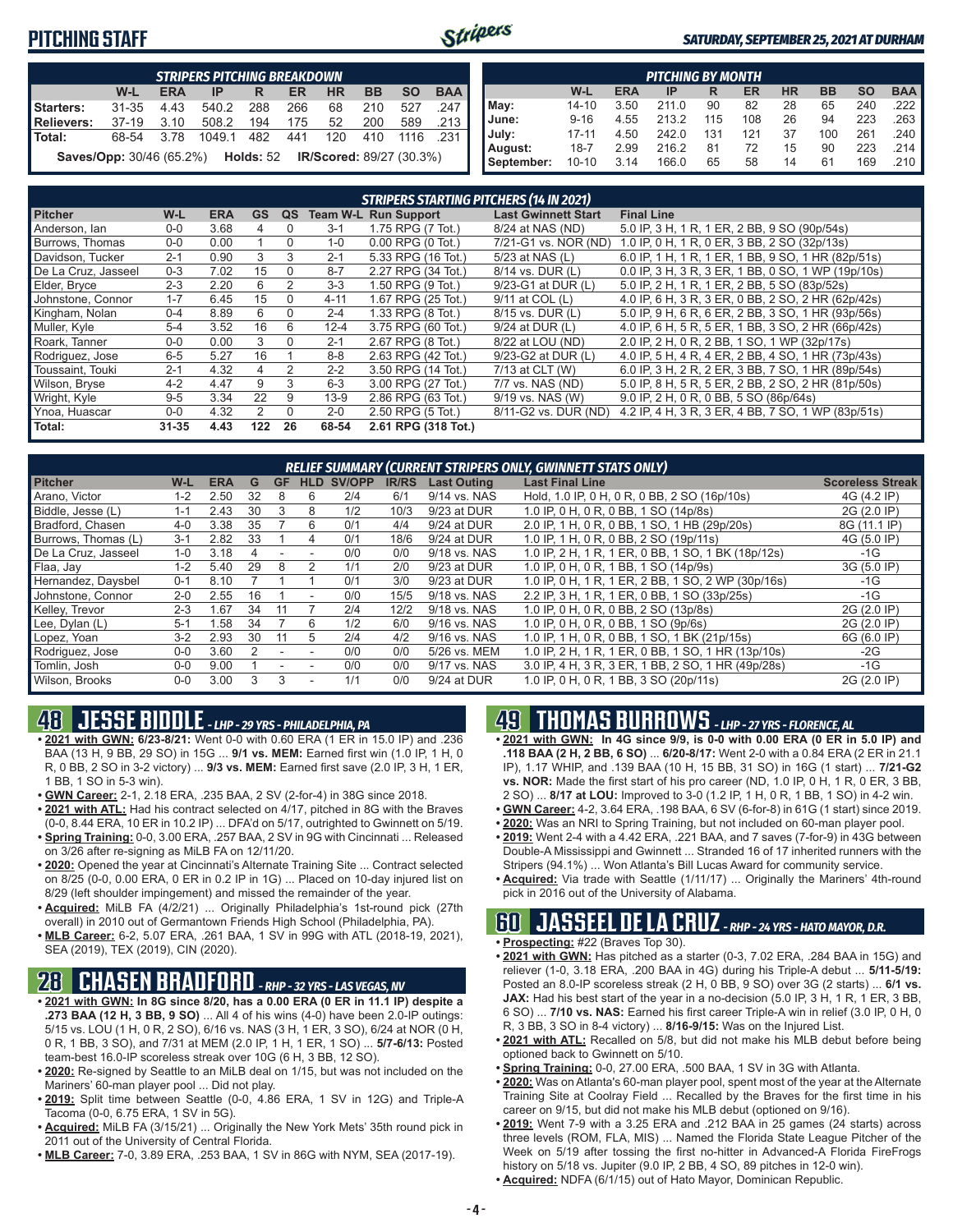### **45 JAY FLAA** *- RHP - 29 YRS - BISMARCK, ND*

- **• 2021 with GWN: 5/13-6/24:** Did not allow an ER over his first 10G (1 R in 11.0 IP, 7 H, 9 BB, 15 SO, .171 BAA) ... **7/18 at CLT:** Earned his first save with GWN, tossing 1.0 IP (1 H, 1 ER, 0 BB, 2 SO) in a come-from-behind 13-12 victory ... **8/3 vs. CLT:** Earned first win with GWN (1.0 IP, 1 H, 0 R, 1 BB, 1 SO in 4-2 win).
- **• 2021 with ATL:** From 5/23-5/30, went 0-0 with a 27.00 ERA (4 ER in 1.1 IP) in 1G ... Outrighted to Gwinnett on 7/13.
- **• 2021 with BAL:** Selected by Baltimore on 4/26 and made his MLB debut on 4/27 vs. the NY Yankees (1.1 IP, 2 BB, 1 SO, struck out Aaron Judge) ... Optioned on 4/28, appeared in 1G with Triple-A Norfolk (0-0, 16.20) ... DFA'd on 5/8.
- **• Spring Training:** 0-0, 3.38 ERA, .200 BAA, 0 SV in 3G with Baltimore.
- **• 2020:** Was not on Baltimore's 60-man player pool, did not play.
- **• 2019:** Went 2-5 with a 4.69 ERA, .256 BAA, and 5 SV in 40G (3 starts) between Double-A Bowie and Norfolk (2-3, 5.24 ERA, 4 SV in 29G during Triple-A debut).
- **• Acquired:** Claimed off waivers from Baltimore (5/11/21) ... Originally the Orioles' 6th-round pick in 2015 out of North Dakota State University (Fargo, ND).
- **• MLB Career:** 0-0, 13.50 ERA, .300 BAA in 2G with Baltimore, Atlanta (2021).

### **36 DAYSBEL HERNANDEZ** *- RHP - 25 YRS - SANDINO, CUBA*

- **• MLB.com Prospect Ranks:** #27 (Braves Top 30).
- **• 2021 with GWN:** Was part of Gwinnett's Opening Night roster and made his Triple-A debut, going 0-1 with a 9.64 ERA and .235 BAA in 5G from 5/5-5/21 ... Transferred to Double-A Mississippi on 5/25 ... Rejoined Gwinnett on 9/14.
- **• 2021 with MIS:** Went 3-1 with a 2.76 ERA, .200 BAA, and 3 SV (3-for-5) in 26G from 5/25-9/12 ... Over his final 16G from 7/1-9/12, posted a 1.33 ERA (3 ER in 20.1 IP) and .164 BAA ... **7/10 vs. PNS:** Tossed final 2.0 IP of combined no-hitter (Bryce Elder threw 7.0 hitless IP) in 6-0 victory.
- **• Spring Training:** 0-0, 9.00 ERA, .353 BAA, 0 SV in 6G with Atlanta.
- **• 2020:** Was not on the Braves' 60-man player pool ... Participated in Atlanta's Instructional League at Coolray Field in October.
- **• 2019:** Spent entire season with Advanced-A Florida, going 5-2 with a 1.71 ERA, .184 BAA, and 7 SV (7-for-10) in 35G ... Named MiLB.com Braves Org. All-Star.
- **• Acquired:** NDFA (9/13/17) out of Sandino, Cuba.

## **51 CONNOR JOHNSTONE** *- RHP - 26 YRS - SAN DIEGO, CA*

- **• 2021 with GWN: Is 2-0 with 2.55 ERA and .186 BAA in 16G in relief** (1-7, 6.45 ERA, .297 BAA in 15 starts) ... **5/4-5/8:** Threw 8.0 scoreless IP over his first 2 outings, including a 5.0-inning spot start (win, 1 H, 0 BB, 5 SO) on 5/8 at CLT ... **7/15-8/5:** Went 2-0 with 1.59 ERA (2 ER in 11.1 IP) and .158 BAA in 8G (1GS). **• GWN Career:** 7-7, 4.93 ERA, .263 BAA, 0 SV in 43G (19 starts) since 2018.
- **• Spring Training:** 0-1, 4.76 ERA, .273 BAA, 1 SV in 6G with Atlanta (NRI).
- **• 2020:** Was an NRI to Braves Spring Training, but not on 60-man player pool.
- **• 2019:** With Double-A Mississippi and Gwinnett, went 7-4 with a 4.24 ERA, .296
- BAA, and 1 SV in 35G (7 starts) ... His 7 wins ranked T-8th in the Braves org.
- **• Acquired:** Braves 21st-round pick in 2017 out of Wake Forest University.
- **• Local Product:** Played baseball at Roswell High School (Roswell, GA).

## **43 TREVOR KELLEY** *- RHP - 27 YRS - PROVIDENCE, RI*

- **• 2021 with GWN: Is 2-1 with 0.86 ERA (3 R, 2 ER in 21.0 IP), 2 SV, .145 BAA (10 H, 9 BB, 29 SO) over 20G since 7/11** ... **5/12-6/27:** Allowed runs in just 2 of 13G for a 1.72 ERA (3 ER in 15.2 IP, 13 H, 6 BB, 15 SO, .241 BAA) ... **9/4 vs. MEM:** Earned first save (2.0 IP, 0 H, 0 R, 0 BB, 3 SO in 5-2 win).
- **• Spring Training:** Did not pitch in Chicago Cubs' MLB camp ... Released on 4/23. **• 2020:** Pitched in 4G with Philadelphia, going 0-0 with a 10.80 ERA ... Outrighted
- on 8/14 and spent the rest of the season at the Phillies Alternate Site.
- **• 2019:** In 52G with Triple-A Pawtucket, went 5-5 with a 1.79 ERA, .216 BAA, and 12 SV ... Was an International League Midseason and Postseason All-Star and a *BA* Triple-A All-Star ... Led IL in appearances and was T-1st in saves ... Made MLB debut on 7/2 at Toronto and logged 10G with Boston (0-3, 8.64 ERA).
- **• Acquired:** MiLB FA (4/28/21) ... Originally Boston's 36th-round pick in 2015 out of the University of North Carolina at Chapel Hill.
- **• MLB Career:** 0-3, 9.26 ERA, .347 BAA, 0 SV in 14G with BOS (2019), PHI (2020).

### **58 DYLAN LEE** *- LHP - 27 YRS - DINUBA, CA*

- **• 2021 with GWN: Is 3-1 with 0.44 ERA (2 R, 1 ER in 20.2 IP), 1 SV, .153 BAA (11 H, 3 BB, 28 SO) in 17G since 7/18** ... **5/4 at CLT:** Earned the win in his Stripers' debut (2.0 IP, 1 H, 1 R, 0 ER, 0 BB, 3 SO in 10-9 win in 12 innings) ... **6/11 at MEM:** Recorded his first pro hit, a double (1-for-2, R) ... **5/26-7/9:** Had a 1.65 ERA (3 ER in 16.1 IP, 9 H, 2 BB, 12 SO) and .161 BAA over 12G ... **8/18 at LOU:** Earned his first save with the Stripers (1.0 IP, 0 H, 0 R, 0 BB, 1 SO in 4-1 win) ... **7/31-9/3:** Pitched 13.1 scoreless IP over 10G (4 H, 1 BB, 18 SO), going 2-0 with 1 SV.
- **• 2021 with ATL:** Had his contract selected on 9/22, but did not make his MLB debut before being optioned back to Gwinnett on 9/25.
- **• Spring Training:** 0-0, 0.00 ERA, 0 SV in 2G with Miami ... Released on 3/29.
- **• 2020:** Was a non-roster invite to Marlins Spring Training, but was not on Miami's 60-man player pool ... Did not play.
- **• 2019:** Logged 45G between Double-A Jacksonville (0-3, 1.91 ERA, .176 BAA, 13 SV in 32G) and Triple-A New Orleans (1-3, 4.71 ERA, .329 BAA, 0 SV in 13G).
- **• Acquired:** MiLB FA (4/15/21) ... Originally Miami's 10th-round pick in 2016 out of Cal State Fresno.

### **55 YOAN LOPEZ** *- RHP - 28 YRS - NUEVA GERONA, CUBA*

- **• 2021 with GWN: Is 1-0 with 1.50 ERA (4 R, 3 ER in 18.0 IP), 2 SV, and .159 BAA (10 H, 4 BB, 20 SO) in 17G since 7/18** ... **7/18-8/21:** Went 1-0 with 0.82 ERA (1 ER in 11.0 IP) and .162 BAA (6 H, 4 BB, 13 SO) in 10G ... **8/11-G2 vs. DUR:** Tallied his first save with the Stripers (1.0 IP, H, 0 R, 3 BB, 2 SO), leaving bases loaded in 5-3 win.
- **• 2021 with ARI:** Began the season on Arizona's Opening Day roster ... In 2 stints, went 0-0 with a 6.57 ERA (9 ER in 12.1 IP) and 0 SV (0-for-3) in 13G ... DFA'd on 5/20, traded to Atlanta on 5/22 and optioned to Gwinnett.
- **• Spring Training:** 1-0, 4.91 ERA, .214 BAA, 0 SV in 8G with Arizona.
- **• 2020:** In 20G with Arizona, went 0-1 with a 5.95 ERA, .269 BAA, and 2 holds. **• 2019:** Set MLB career highs in G (70) and holds (21), going 2-7 with a 3.41 ERA,
- .232 BAA, and 1 SV (1-for-4) with the D-backs. **• Acquired:** Via trade with Arizona in exchange for CF Deivi Estrada (5/22/21) ...
- Originally signed by the D-backs as a NDFA out of Cuba (1/16/15).
- **• MLB Career:** 2-8, 4.25 ERA, .252 BAA, 1 SV in 113G with Arizona (2018-21).

## **33 JOSH TOMLIN** *- RHP - 36 YRS - TYLER, TX*

- **• MLB Rehab:** Assigned to rehab with Gwinnett on 9/17 ... On Atlanta's 10-day IL since 8/31 (neck strain) ... Is 0-0 with a 9.00 ERA (3 ER in 3.0 IP) in 1G.
- **• 2021 with ATL:** In 34G in relief, is 4-0 with a 6.85 ERA, 1.56 WHIP, and .337 BAA ... Went 1-0 with a 0.96 ERA and .182 BAA in 8G in June.
- **• 2020 with ATL:** In 2nd season with the Braves, went 2-2 with a 4.76 ERA, 1.21 WHIP, and .263 BAA in 17G (5 starts) ... Logged 2G in relief during the Postseason, going 0-0 with a 10.13 ERA and .364 BAA.
- **• Acquired:** Signed as a MLB Free Agent (3/21/19) ... Re-signed twice, on 2/12/20 and 11/11/20 ... Originally Cleveland's 19th-round pick in 2006 (Texas Tech).
- **• MLB Career:** 69-56, 4.78 ERA, .274 BAA, 2 SV in 285G (150 starts) with Cleveland (2010-18) and Atlanta (2019-21) ... Appeared in 4 Postseasons (2016- 17 with CLE, 2019-20 with ATL), going 3-1 with a 4.00 ERA in 10G (4 starts).

## **56 BROOKS WILSON** *- RHP - 25 YRS - LAKELAND, FL*

- **• 2021 with GWN: 9/14 vs. NAS:** Made his Triple-A debut, earning the save (1.0 IP, 1 H, 1 ER, 1 BB, 1 SO, induced game-ending 5-4-3 DP in 6-5 victory).
- **• 2021 with MIS:** In 33G with the M-Braves, went 3-1 with a 2.45 ERA, .201 BAA, and 5 SV (5-for-9) ... Went at least 2.0 IP in 8 outings ... **5/7-5/23:** Did not allow a run over his first 5G (8.2 IP) at the Double-A level ... **5/7-6/29:** Went 2-1 with a 1.61 ERA, .158 BAA, and 1 SV (1-for-3) in 14G ... **9/3-9/12:** Posted a 1.80 ERA (1 ER in 5.0 IP), .167 BAA, and 2 SV (2-for-2) over his final 5G.
- **• 2020:** Was not on the Braves' 60-man player pool, did not play.
- **• 2019:** Spent the entire year with Advanced-A Florida, going 4-3 with a 2.47 ERA, 1.20 WHIP, and .240 BAA in 24G (11 starts) ... Went 3-3 with a 2.60 ERA in his 11 starts, including his first career CG on 8/29 at Charlotte (loss, 6.0 IP, 8 H, 4 R, 3 ER, 0 BB, 5 SO) ... In 13 relief outings, was 1-0 with a 2.16 ERA.
- **• Acquired:** Braves 7th-round pick in 2018 out of Stetson University (DeLand, FL).

|                          | <b>PITCHER AWARDS &amp; HONORS</b>                                          |                                                      |                |         | SCORELESS INNINGS STREAKS (15-PLUS INNINGS) |                  |
|--------------------------|-----------------------------------------------------------------------------|------------------------------------------------------|----------------|---------|---------------------------------------------|------------------|
| <b>Pitcher</b>           | <b>Award/Date</b>                                                           | Stats                                                | <b>Pitcher</b> | Length  | <b>Dates</b>                                | <b>Stats</b>     |
| Wilson, B.<br>Wright, K. | AAA East Pitcher of Week (6/28-7/4)<br>AAA East Pitcher of week (9/13-9/19) | 0-0, 7.0 IP, 0 ER, 7 SO<br>2-0, 15.0 IP, 4 ER, 11 SO | Bradford, C.   | 16.0 IP | 5/7-6/13 (10G)                              | 6 H, 3 BB, 12 SO |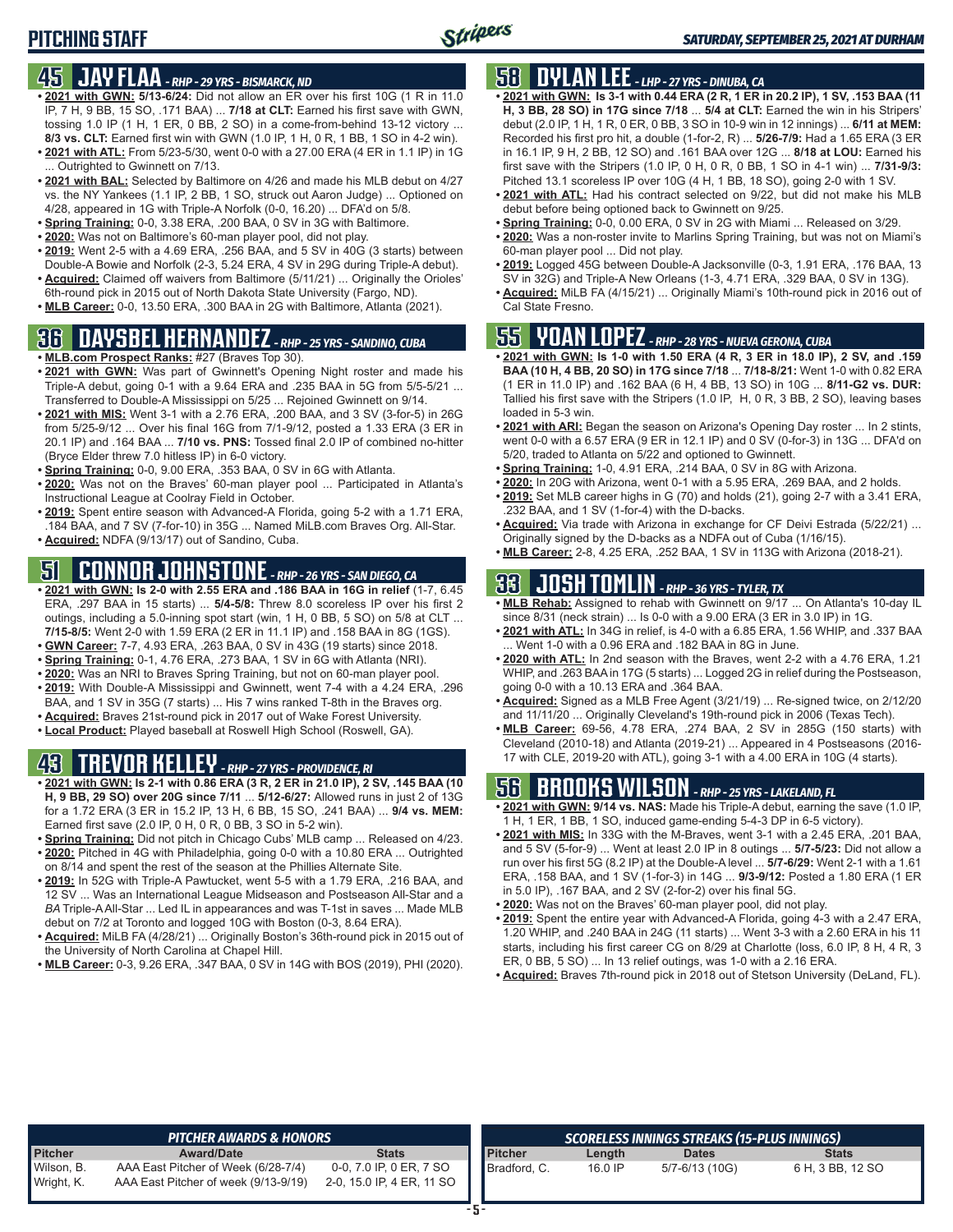## **17 JOHAN CAMARGO** *- INF - 27 YRS - PANAMA CITY, PANAMA*

*SEASON WITH GWN:*.319, 17 HR, 64 RBI, 0 SB, .935 OPS *HIT STREAK:* 7G (12-26)

#### *9/24 at DUR:* DNP *SERIES:* .--- (0-0)

- **• Leaderboard:** Entering 9/25, ranks among Triple-A East top 10 in batting (2nd, .319), OBP (3rd, .395), OPS (4th, .935), hits (4th, 117), runs (5th, 67), total bases (5th, 198), SLG (7th, .540), RBI (8th, 64), XBH (T-9th, 43), triples (T-9th, 4).
- **• 2021 with GWN: Since 9/1, batting .393 (24-for-61, 5 2B, 1 3B, 4 HR, 9 R, 16 RBI, 1.176 OPS) in 17G** ... **5/8 at CLT:** Notched first career multi-HR game (2-for-4, 2 HR, 2 RBI) ... **6/5 vs. JAX:** Started 5-4-3 triple play, GWN's first since 5/28/19 at TOL ... **7/18 at CLT:** Hit a 2-out, 2-run HR (#8) in 9th for a 12-11 lead (GWN had trailed 11-3) ... **7/22-8/14:** Posted team-best 20G on-base streak (.347, 26-for-75, 4 2B, 2 3B, 2 HR, 14 R, 14 RBI, 6 BB, .924 OPS) ... **9/4 vs. MEM:** Matched season high with 4 RBI (2-for-3, HR #15) in 5-2 victory ... **9/4-9/9:** Posted 5-straight multihit games (.579, 11-for-19, 2 2B, 1 HR, 1 R, 5 RBI, 1.442 OPS) ... **9/19 vs. NAS:** Matched season high with 4 RBI (2-for-5, 2B, HR #17) in 7-0 win.
- **• Gwinnett Career:** Has hits in 116 of 154G (75.3%) since 2017, batting .329 (193 for-587, 39 2B, 5 3B, 26 HR, 100 R, 106 RBI, 1 SB, .940 OPS).
- **• 2021 with ATL:** In 7 stints with the Braves, batting .000 (0-for-16, 1 R) in 15G.
- **• 2020:** Made Braves' Opening Day roster and batted .200 (8 2B, 4 HR, 16 R, 9 RBI) in 35G ... Played in 4G during NLCS (.250, 2-for-8, 1 2B, 1 RBI).
- **• Acquired:** NDFA (7/2/10) out of Panama City, Panama.
- **• MLB Career:** .257, 68 2B, 4 3B, 34 HR, 144 RBI, 2 SB in 364G with Atlanta (2017- 21) ... Played in 2018 and 2020 Postseasons (.087, 1 2B, 1 RBI in 8G).

## **9 RYAN CASTEEL** *- 1B/C - 30 YRS - CHATTANOOGA, TN*

*SEASON WITH GWN:*.239, 8 HR, 27 RBI, 0 SB, .772 OPS *HIT STREAK:* -3G (0-8) *9/24 at DUR:*0-3 *SERIES:* .000 (0-8)

- **• 2021 with GWN: 5/15-5/18:** Had 6 RBI in 3G span, including 5/15 vs. LOU (1-for-2, GW 3-run 2B, 3 RBI) and 5/16 vs. LOU (1-for-3, HR, 2 RBI) ... **6/3 vs. JAX:** Hit pinch-hit 2-run HR (#2) ... **6/24 at NOR:** Crushed game-winning grand slam (#3) in 6-2 victory (1-for-4, 4 RBI), his 2nd career slam (first since 7/20/13 with Adv-A Modesto) ... **8/8-G2 vs. CLT:** Homered for the first time since 6/24 (#4), decisive 2-run shot in 8-2 victory ... **9/9 at COL:** Blasted solo HR (#6) for lone run in 1-0 win ... **9/1-9/19:** Hit .333 (7-for-21, 3 HR, 3 R, 6 RBI, 1.153 OPS) in 7G.
- **• 2020:** Was not on the Braves' 60-man player pool ... Did not play.
- **• 2019:** Played 118G with Double-A Mississippi, batting .263 (21 2B, 2 3B, 21 HR, 73 RBI, .811 OPS) ... Ranked 2nd in the Southern League in homers and RBI, 3rd in slugging (.477) ... Was his 2nd career 20-homer season (hit 22 in 2013).
- **• Acquired:** MiLB FA (3/14/21) ... Originally Colorado's 17th-round pick in 2010 out of Cleveland State Community College (Cleveland, TN).

#### **12 TRAVIS DEMERITTE** *- OF - 26 YRS - NEW YORK, NY*

*SEASON WITH GWN:*.289, 20 HR, 54 RBI, 7 SB, .966 OPS *HIT STREAK:* -2G (0-5) *9/24 at DUR:*0-3 *SERIES:* .000 (0-5)

- **• Leaderboard:** Entering 9/25, ranks T-10th in Triple-A East in homers (20).
- **• 2021 with GWN: 5/4 at CLT:** Tallied 5 RBI (3-for-6, HR) to set GWN Opening Night record ... **6/2-7/21:** Posted 10G hitting streak (.372, 16-for-43, 2 2B, 3 HR, 10 R, 8 RBI, 1.041 OPS) ... **6/10-7/10:** Was on the Injured List ... **7/17-7/25:** Hit 3 grand slams in 7G span, raising his career total to 6 (4 with GWN) ... **7/27 at MEM:** Homered for 3rd straight game, GW solo blast (#12) in 1-0 win ... **8/21 at LOU:** Matched a season high with 4 hits (4-for-4, 3-run HR, 2 R, 4 RBI) ... **9/12 at COL:** Hit 20th HR of the year (1-for-5, 3 RBI), becoming 3rd player in GWN history with two 20-HR seasons (Ernesto Mejia in 2012-13, Stefan Gartrell in 2011-12).
- **• Gwinnett Career:** Has reached base in 147 of 171G (85.9%) since 2019, batting .287 (167-for-581, 41 2B, 2 3B, 40 HR, 117 R, 127 RBI, 11 SB, .953 OPS).
- **• 2020:** Hit .172 with 1 2B, 4 RBI in 18G with Detroit ... DFA'd on 2/5/21.
- **• 2019:** Made his Triple-A debut with Gwinnett and was an IL All-Star (.286, 20 HR, 73 RBI, .944 OPS in 96G) ... Traded to Detroit on 7/31, made his MLB debut (.225, 3 HR, 10 RBI in 48G).
- **• Acquired:** Off Waivers from Detroit (2/12/21) ... Originally Texas' 1st-round pick (30th overall) in 2013 out of Winder-Barrow High School (Winder, GA).
- **• MLB Career:** .217, 8 2B, 2 3B, 3 HR, 14 RBI, 3 SB with Detroit (2019-20).

## **18 PHILLIP ERVIN** *- OF - 29 YRS - MOBILE, AL*

*SEASON WITH GWN:*.195, 7 HR, 26 RBI, 11 SB, .634 OPS *HIT STREAK:* -4G (0-8)

*9/24 at DUR:*DNP *SERIES:* .000 (0-2)

- **• 2021 with GWN: 6/2 vs. JAX:** Hit decisive 3-run HR (#1) and tallied season-high 4 RBI (1-for-4, R) ... **6/13 at MEM:** Belted game-tying 2-run HR (#2) with 2 outs in the 9th of an eventual 7-6 loss (1-for-3, 1 R, 2 RBI) ... **7/7 vs. NAS:** Clubbed game-tying 2-run pinch-hit HR (#5, 1-for-1, 2 RBI) ... **8/1 at MEM:** Lined GWRBI single with 2 outs in 9th inning in 4-2 win (1-for-2, RBI) ... **9/3 vs. MEM:** Launched 2nd pinch-hit homer of the year (solo, 1-for-1, 1 RBI).
- **• 2020:** Between Cincinnati and Seattle, hit .149 with 3 2B, 4 RBI, 1 SB in 37G ... DFA'd by the Reds (8/28), Mariners (12/16), and Chicago Cubs (2/20/21).
- **• Acquired:** Off waivers from the Chicago Cubs (2/22/21) ... Originally Cincinnati's 1st-round pick (27th overall) in 2013 out of Samford University (Homewood, AL).
- **• MLB Career:** .247, 26 2B, 8 3B, 17 HR, 68 RBI, 15 SB in 237G with CIN, SEA (2017-20) ... Tallied 7 of his 8 career triples in 2019 (ranked 7th in NL).

## **7 MAIKEL FRANCO** *- INF - 29 YRS - AZUA, D.R.*

- *SEASON WITH GWN:*.125, 0 HR, 0 RBI, 0 SB, .388 OPS *HIT STREAK:* -1G (0-1) *9/24 at DUR:*DNP *SERIES:* .250 (1-4)
- **• 2021 with GWN:** Joined on 9/8, made ATL org. debut on 9/16 vs. NAS (0-for-4).
- **• 2021 with BAL:** Signed a MLB deal on 3/16 ... Hit .210 (22 2B, 11 HR, 31 R, 47 RBI, .608 OPS) in 104G ... Hit season-best .269 (6 2B, 4 HR, 12 R, 17 RBI, .768 OPS) in 26G in June ... Released on 8/25.
- **• 2020 with KC:** Signed a MLB deal with Kansas City on 12/27/19 ... In lone season with the Royals, hit .278 (16 2B, 8 HR, 23 R, 38 RBI, 1 SB, .778 OPS) in 60G.
- **• Acquired:** MiLB FA (8/31/21) ... Originally a NDFA with Philadelphia (1/13/10).
- **• Triple-A History:** With Lehigh Valley (2014-15, 2019), hit .272 (47 2B, 6 3B, 22 HR, 84 R, 108 RBI, 5 SB, .765 OPS) in 178G.
- **• MLB Career:** .246, 148 2B, 4 3B, 121 HR, 428 RBI, 4 SB in 820G with PHI (2014- 19), KC (2020), BAL (2021) ... In 6 years with Phillies, hit .249 with 102 HR, 343 RBI (had 20-plus HR in 3-straight years from 2016-18).

## **8 RYAN GOINS** *- INF - 33 YRS - TEMPLE, TX*

| <b>SEASON WITH GWN:</b> .236, 6 HR, 34 RBI, 2 SB, .650 OPS | <b>HIT STREAK:</b> $3G(4-10)$ |
|------------------------------------------------------------|-------------------------------|
| $9/24$ at DUR: 1-4                                         | <b>SERIES:</b> .400 (4-10)    |
| $\cdots$ $\cdots$ $\cdots$ $\cdots$                        |                               |

- **• 2021 with GWN: 5/4 at CLT:** Hit Gwinnett's first HR of the season (solo, 2-for-5, RBI) ... **5/12 vs. LOU:** Set season highs for hits (3-for-4) and RBI (3) ... **6/18-6/29:** Posted season-best 8G hitting streak (.400, 10-for-25, 1 2B, 3 R, 6 RBI) ... **7/4 at DUR:** Homered for the first time since Opening Night (2-run, #2, 1-for-4, 2 RBI) ... **8/13 vs. DUR:** Clubbed 2-run HR (#4) in 8th inning for decisive runs in 6-4 victory (2-for-4, 2 R, 2 RBI) ... **8/6-8/17:** In his first 8G since returning from the Olympics, hit .304 (7-for-23, 3 HR, 5 R, 6 RBI, .987 OPS).
- **• Tokyo Olympics:** Was on GWN's Temporary Inactive List while playing for Mexico in this year's Olympics ... Hit .250 (1-for-4, R, RBI) in 2G (MEX went 0-3).
- **• Triple-A Career:** Has played for BUF (2013-16), LHV (2018), CLT (2019), and GWN (2021) ... Was teammates with MGR Matt Tuiasosopo in 2014 with BUF.
- **• 2020:** Played in 14G with the Chicago White Sox, batting .000 (0-for-9, 4 R) ... Spent most of the year at the Alternate Training Site in Schaumburg, IL.
- **• Acquired:** MiLB FA (2/25/21) ... Originally Toronto's 4th-round pick in 2009 out of Dallas Baptist University (Dallas, TX).
- **• MLB Career:** .228, 71 2B, 12 3B, 22 HR, 158 RBI in 555G with TOR, KC, CWS (2013-20) ... Played for TOR in 2015-16 Postseasons (.146, 1 HR, 5 RBI in 14G).

### **5 TERRANCE GORE** *- OF - 30 YRS - MACON, GA*

*SEASON WITH GWN:*.210, 0 HR, 1 RBI, 18 SB, .662 OPS *HIT STREAK:* -2G (0-6) *9/24 at DUR:*0-3 *SERIES:* .000 (0-6), SB

- **• 2021 with GWN:** Is 18-for-22 (81.8%) in stolen base attempts, including a pair of 2-steal games (5/18 at NAS, 6/18 vs. NAS) ... **6/9-G2 at MEM:** Stole 3rd and scored winning run in 8th inning of 3-1 victory ... **7/10 vs. NAS:** Notched seasonhigh 3 hits (3-for-3, 2B, R).
- **• 2020:** Logged 2G in his lone season with the Los Angeles Dodgers (0 PA).
- **• Acquired:** MiLB FA (2/18/21) ... Originally Kansas City's 20th-round pick in 2011 out of Gulf Coast Community College (Panama City, FL).
- **• MLB Career:** .224, 2 2B, 1 3B, 0 HR, 1 RBI, 40 SB in 102G with KC, CHC, LAD (2014-20) ... Played in the Postseason with KC (2014-15) and CHC (2018), going 0-for-2 with 3 R, 5 SB ... Won World Series with the Royals in 2015.

### **4 SEAN KAZMAR JR.** *- INF - 37 YRS - VALDOSTA, GA*

| <b>SEASON WITH GWN: .218. 9 HR. 26 RBI. 3 SB. .630 OPS</b> |  | <b>HIT STREAK:</b> $1G(1-3)$ |  |
|------------------------------------------------------------|--|------------------------------|--|
| $9/24$ at DUR: DNP                                         |  | <b>SERIES:</b> .333 (1-3)    |  |
|                                                            |  |                              |  |

- **• Gwinnett Career:** Batting .263 (675-for-2562, 136 2B, 12 3B, 46 HR, 308 R, 296 RBI, 26 SB) in 749G over 8 seasons ... Leads in career G, AB, H, TB (973), 2B, R, RBI ... Ranks 2nd in career 3B (12) ... Ranks 3rd in career HR (46).
- **• Braves Records:** Owns Atlanta Braves Triple-A records for career hits (passed Larry Whisenton's 657 on 7/31 at MEM) and at-bats (passed Chico Ruiz's 2,510 on 8/22 at LOU) ... Is 2nd in doubles (136), 3rd in games (749), 4th in RBI (296).
- **• 2021 with GWN: 5/25 vs. MEM:** Lined a walk-off single in the 9th for a 2-1 win, his first career walk-off RBI with GWN ... **7/8-G1 vs. NAS:** Passed Joey Terdoslavich for 3rd on GWN career HR list (#42, 1-for-3, 2 RBI) ... **7/22 vs. NOR:** Passed Damon Hollins for 2nd on ATL Triple-A hits list (#649, 2-for-3, HR, 2 RBI) ... **7/28 at MEM:** Notched his 999th and 1,000th career Triple-A hits (2-for-5, R) ... **9/1 vs. MEM:** Hit game-winning 2-run HR (#9) in 7th for 3-2 victory (2-for-3, 2 RBI).
- **• 2021 with ATL:** Contract selected on 4/17, has spent 2 stints with Atlanta (4/17- 4/23, 5/4-5/7), going 0-for-2 ... Pinch hit on 4/17 at the Chicago Cubs, marking his first MLB appearance in 4,589 days since 9/23/08 with San Diego ... The last player with a bigger gap between MLB appearances was Ralph Winegarner (13 years, 14 days between 6/23/36 with CLE and 7/7/49 with STL).
- **• Acquired:** MiLB FA (12/7/20) ... Originally San Diego's 5th-round pick in 2004 out of the College of Southern Nevada.
- **• MLB Career:** .195, 1 2B, 0 3B, 0 HR, 2 RBI in 22G with SD (2008), ATL (2021).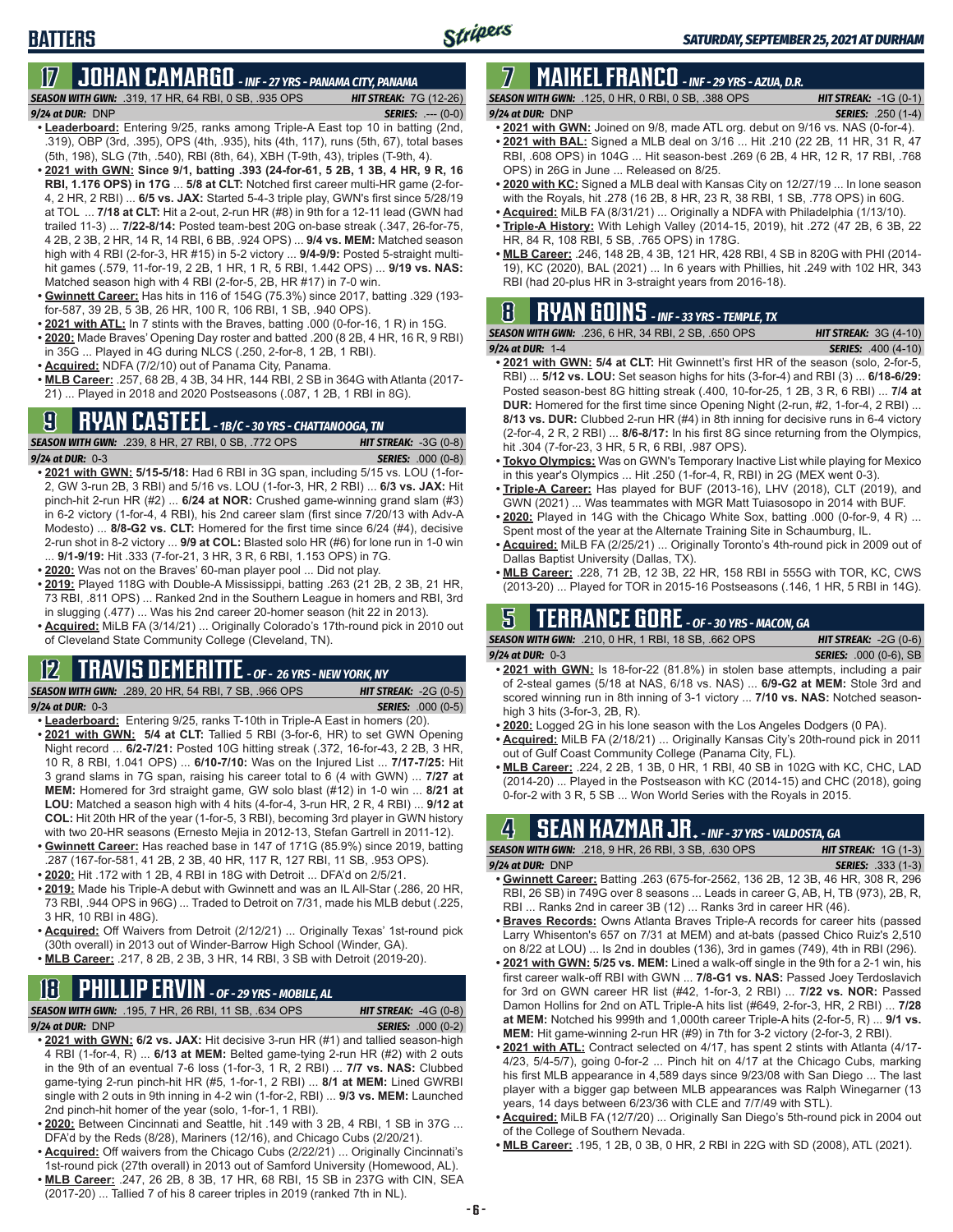## **BATTERS**

#### **20 JONATHAN MORALES** *- C - 26 YRS - ARROYO, PUERTO RICO SEASON WITH GWN:*.149, 2 HR, 12 RBI, 0 SB, .387 OPS *HIT STREAK:* -1G (0-3)

*9/24 at DUR:*DNP *SERIES:* .000 (0-3)

- **• 2021 with GWN: 5/7 at CLT:** Tied his single-game career high with 5 RBI, going 2-for-6 with a 3-run HR (#1) in the 9th ... **8/6 vs. CLT:** Hit a 2-out walk-off single in 11th inning for 4-3 win (2nd career walk-off with GWN, last on 7/21/18 vs. PAW) 8/20 at LOU: Went 4-for-4 (2B, HR, 2 R, 3 RBI), his most hits in a game since 8/13/16 with Class-A Rome at Hickory (career-best 5-for-5).
- **• GWN Career:** In 98G since 2018, batting .219 (10 2B, 4 HR, 33 RBI, .546 OPS). **• 2020:** Spent entire year at Braves Alternate Training Site in Gwinnett (no MLB
- debut) ... Played for Caguas of the Puerto Rican Winter League (.394, 3 HR, 9 RBI in 13G), earning PWL Postseason All-Star honors.
- **• 2019:** Hit .240 (13 2B, 2 HR, 27 R, 25 RBI) in 80G between Double-A Mississippi and Gwinnett ... Logged 1 game during the IL Playoffs (0-for-1, BB).
- **• Acquired:** Braves' 25th-round pick in 2015 out of Miami-Dade CC.

### **15 CRISTIAN PACHE** *- OF - 22 YRS - SANTO DOMINGO CENTRO, D.R.*

*SEASON WITH GWN:*.268, 10 HR, 38 RBI, 9 SB, .754 OPS *HIT STREAK:* -2G (0-6)

- *9/24 at DUR:* 0-4 *SERIES:* .000 (0-6) **• MLB.com Prospect Ranks:** #1 (Braves Top 30), #39 (Top 100).
- **• 2021 with GWN: 5/29-6/1:** Assigned to rehab (right hamstring inflammation), played 1G before being activated/optioned on 6/2 ... **6/5 vs. JAX:** Went 3-for-6 with 2 doubles, including game-tying 2-run double in 9th ... **6/10 at MEM:** Tallied first career multi-HR game (3-for-5, 2 HR, 3 R, 4 RBI) ... **6/30 at DUR:** Notched last-at-bat GWRBI single in 9th for 2-1 win (2-for-3, 2B, RBI) ... **7/21 vs. NOR:** Homered in both games of a DH (#3-4, 2-for-6, 2 R, 2 RBI) ... **8/11 vs. DUR:** Went 4-for-6 with 5 RBI in a DH sweep, tallying 2 HR (#8-9) and delivering 2-out walk-off single in G1 (won 4-3) ... **9/7 at COL:** Fell triple shy of the cycle (3-for-4, 2B, HR #10, 3 R, RBI, SB) ... **8/1-9/22:** Ranked 6th in Triple-A East in batting, hitting .321 (43-for-134, 8 2B, 4 HR, 20 R, 16 RBI, 5 SB, .847 OPS) in 36G.
- **• 2021 with ATL:** On Atlanta's Opening Day roster for the first time ... Hit .111 (3 2B, 1 HR, 6 R, 4 RBI) in 22G ... Placed on IL twice, on 4/14 and 5/14.
- **• 2020:** Spent most of the year at the Alternate Training Site ... Made his MLB debut on 8/21 vs. Philadelphia (1-for-4) ... Played just 2G during regular season (.250) ... Also made MLB Postseason debut (.182, 1 2B, 1 HR, 4 R, 4 RBI in 12G).
- **• 2019:** Between Mississippi (104G) and Gwinnett (26G), hit .277 (36 2B, 9 3B, 12 HR, 63 R, 61 RBI, 8 SB, .802 OPS) in 130G ... Named a Southern League Postseason All-Star and MLB All-Star Futures Game participant.
- **• Acquired:** NDFA (7/4/15) out of Santo Domingo Centro, D.R.
- **• MLB Career:** .119, 3 2B, 0 3B, 1 HR, 4 RBI, 0 SB in 24G with Atlanta (2020-21).

## **2 YOLMER SANCHEZ** *- INF - 29 YRS - MARACAY, VENEZUELA*

*SEASON WITH GWN:*.210, 9 HR, 33 RBI, 5 SB, .648 OPS *HIT STREAK:* 1G (1-3) *9/24 at DUR:*1-3 *SERIES:* .222 (2-9), RBI

- **• 2021 with GWN: 5/7 at CLT:** Went 3-for-5 (3 R, 3 RBI) with GWN's first triple of the year ... **6/9-G2 at MEM:** Stole home as part of a double-steal with Drew Waters, scored tying run in 3-1 win (1-for-2, R, SB) ... **7/30 at MEM:** Recorded 2nd career multi-HR game (1st since 5/2/15, CLT vs. SWB), hitting 2 solo shots (#4-5) including GW blast in 8th for 8-7 win (2-for-3, 3 R, 2 RBI) ... **8/26 at NAS:** Fell a homer shy of the cycle (3-for-4, 2B, 3B, RBI) in 2-1 win ... **7/22-9/5:** Hit .290 (29 for-100, 2 2B, 1 3B, 8 HR, 17 R, 18 RBI, .933 OPS) in 33G.
- **• 2020:** Played 11G with the Chicago White Sox, batting .313 (3 2B, 1 HR, 1 RBI, 1.164 OPS) ... Made his MLB Postseason debut in the ALWCS (1G, no at-bat).
- **• Acquired:** MiLB FA (3/31/21) ... Originally a NDFA with Chi. White Sox (5/29/09). **• MLB Career:** .245, 113 2B, 24 3B, 32 HR, 215 RBI, 30 SB in 657G with the Chi.

#### White Sox (2014-20) ... Won an AL Gold Glove in 2019 (.987 FPCT at 2B).

# **14 CHADWICK TROMP** *- C - 26 YRS - ORANJESTAD, ARUBA*

|                    | <b>SEASON WITH GWN:</b> 167, 0 HR, 0 RBI, 0 SB, 333 G |   |
|--------------------|-------------------------------------------------------|---|
| $9/24$ at DUR: 0-3 |                                                       |   |
|                    | $\sim$                                                | . |

- **HIT STREAK:** -1G (0-3) *9/24 at DUR:*0-3 *SERIES:* .167 (1-6)
- **• 2021 with GWN:** Assigned on 9/21 ... Making his Braves organization debut. **• 2021 with SF:** In 4 stints with Giants (4/18, 6/1-6/11, 7/5-7/18, 8/26), hit .222 (4 for-18, 1 HR, 2 RBI) in 9G ... Also played 55G with Triple-A affiliate in Sacramento, batting .224 (43-for-192, 12 2B, 6 HR, 23 R, 24 RBI) ... DFA'd on 9/18.
- **• 2020:** Signed a MiLB deal with San Francisco on 1/6 ... Assigned to the Alternate Training Site on 7/19 ... Had his contract selected on 7/28 and made his MLB debut, batting .213 (13-for-61, 1 2B, 4 HR, 11 R, 10 RBI) in 24G ... Had his first career MLB hit on 7/31 vs. Texas (single off Mike Minor, finished 2-for-4 with 2B and RBI) ... Hit his first homer on 8/2 vs. Texas (2-run, off Jesse Chavez) ... Was on the IL from 9/22-8/28 (right shoulder strain) ... Re-signed on 12/9.
- **• Acquired:** Off Waivers from San Francisco (9/21/21) ... Originally signed by Cincinnati as a NDFA out of Aruba (5/24/13).
- **• MLB Career:** .215, 1 2B, 0 3B, 5 HR, 12 RBI, 0 SB in 33G with San Francisco (2020-21).

## **1 RILEY UNROE** *- INF - 26 YRS - NEW ORLEANS, LA*

*SEASON WITH GWN:*.087, 0 HR, 0 RBI, 1 SB, .279 OPS *HIT STREAK:* -2G (0-6) *9/24 at DUR:*0-3 *SERIES:* .000 (0-6)

- **• 2021 with GWN:** Was on the Stripers' Opening Night roster, played in 6G through 5/16 (.071, 1-for-14, 2 R, 1 SB) ... Transferred to Mississippi on 5/18 ... Rejoined
- Gwinnett on 9/9. **• 2021 with MIS:** In 27G, hit .261 (23-for-88, 3 2B, 2 3B, 2 HR, 6 RBI, 1 SB, .732 OPS) ... Was on the IL from 6/16-7/14, 7/24-8/10, 8/19-9/7.
- **• 2020:** Was not on Braves' 60-man player pool ... Played for Brisbane in Australian Baseball League (.176, 0 HR, 3 R, 0 RBI in 6G).
- **• 2019:** Played for Advanced-A Florida, Double-A Mississippi, and Gwinnett, batting .281 (22 2B, 3 3B, 9 HR, 59 R, 60 RBI, 14 SB) in 128G ... Named Florida State League Midseason All-Star, Southern League Player of the Week (9/2/19), and MiLB.com Braves Organization All-Star.
- **• Acquired:** 2018 Rule 5 (LA Angels) ... Originally Tampa Bay's 2nd-round pick in 2013 out of Desert Ridge High School (Mesa, AZ).

## **11 Drew WATERS** *- OF - 22 YRS - ATLANTA, GA*

*SEASON WITH GWN:*.239, 9 HR, 34 RBI, 28 SB, .704 OPS *HIT STREAK:* -1G (0-4)

- *9/24 at DUR:*0-4 *SERIES:* .182 (2-11), SB **• Leaderboard:** Entering 9/25, ranks among Triple-A East top 10 in stolen bases (5th, 28) and runs (T-6th, 65).
- **• MLB.com Prospect Ranks:** #3 (Braves Top 30), #80 (Top 100 Prospects).
- **• 2021 with GWN: 5/15-6/10:** Hit .316 (25-for-79, 4 2B, 3 HR, 16 R, 9 RBI, 6 SB, .906 OPS) in 21G ... **5/18 at NAS:** Recorded first career multi-HR game (3-for-5, 2 HR, 3 RBI) and became the first GWN player to homer from both sides of the plate since Mel Rojas Jr. (7/7/16 at CLT) ... **5/19 at NAS:** Fell a triple shy of the cycle in first 4-hit game at Triple-A (4-for-5, 2B, HR, 2 R, 2 RBI, 2 SB) ... **6/9-G2 at MEM:** Lined RBI single in 8th (2-for-3, R, RBI) for last-at-bat 3-1 win ... **7/2-7/18:** Posted 13G on-base streak (.357, 20-for-56, 8 2B, 1 3B, 2 HR, 14 R, 10 RBI, 4 SB) ... **7/1-7/31:** Led Triple-A East in XBH with 17, batting .301 (31-for-103, 11 2B, 1 3B, 5 HR, 23 R, 17 RBI, 5 SB, .924 OPS) in 24G ... **9/10 at COL:** Homered for first time since 7/24 (solo, #9) and tallied game-ending outfield assist (#11) in 6-3 win.
- **• Futures Game:** Played for the NL Team in the 2021 SiriusXM All-Star Futures Game on 7/11 at Coors Field (1-for-1, BB) ... Was the 7th active Gwinnett player selected to the game (1st since RHP Touki Toussaint in 2018).
- **• 2020:** Spent entire year at Braves Alternate Site in Gwinnett (no MLB debut).
- **• 2019:** Hit .309 (40 2B, 9 3B, 7 HR, 80 R, 52 RBI, 16 SB) in 134G with Double-A Mississippi and Gwinnett ... Won Southern League Batting Title (.319, best in MIS history) and Most Valuable Player (1st in MIS history) ... Ranked among MiLB top 5 in doubles (T-3rd, 40) and hits (5th, 163).
- **• Acquired:** Braves' 2nd-round pick in 2017 out of Etowah High School (Woodstock, GA) ... Named Gatorade Georgia Baseball Player of the Year in 2017.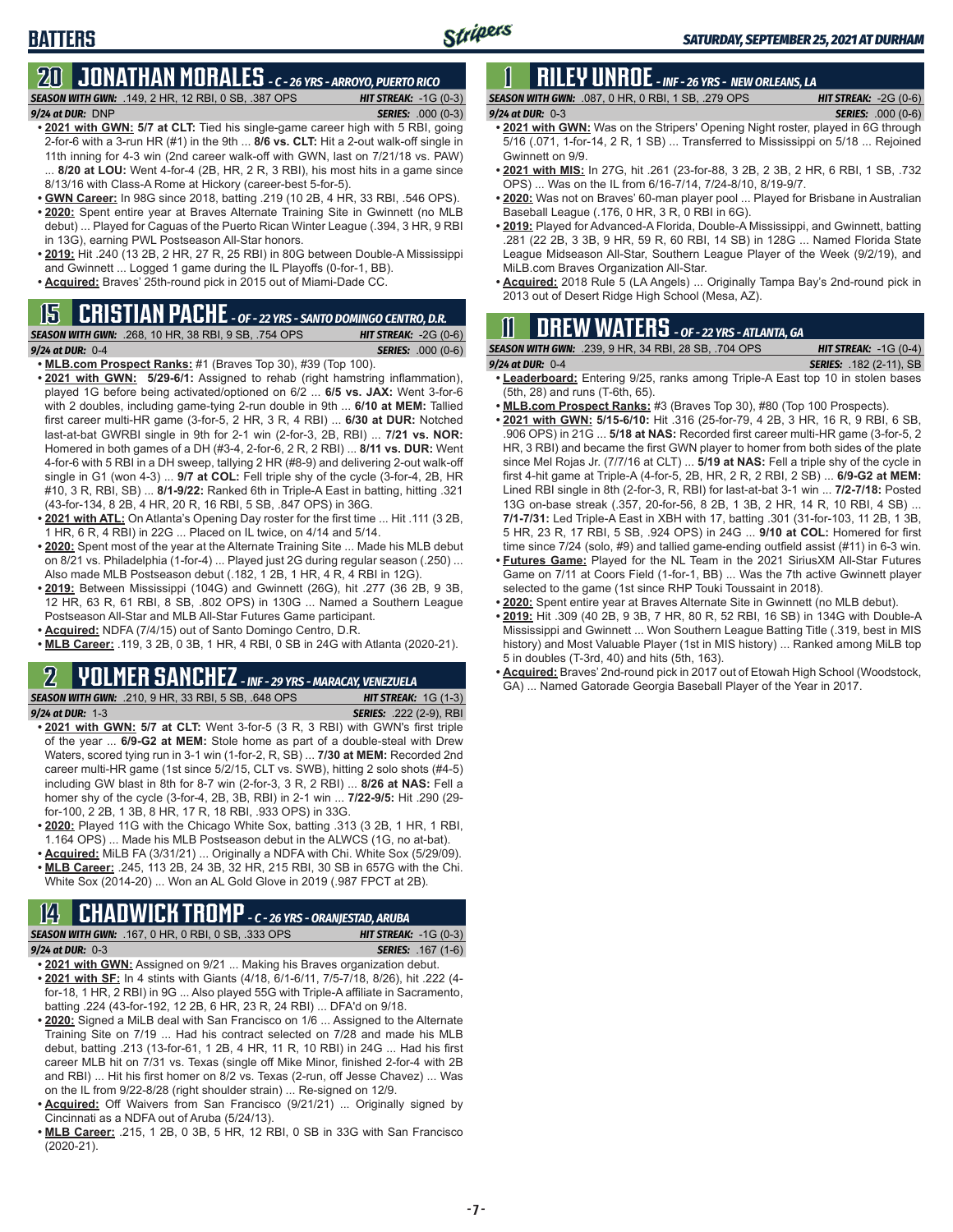| <b>OFFENSE</b> |                                                                                              | Stripers<br><b>SATURDAY, SEPTEMBER 25, 2021 AT DURHAM</b> |  |  |  |  |  |  |  |  |  |                                   |
|----------------|----------------------------------------------------------------------------------------------|-----------------------------------------------------------|--|--|--|--|--|--|--|--|--|-----------------------------------|
| TOTAL:         | 246, 157 HR, 746 OPS RISP:                                                                   | 262, 47 HR, 799 OPS RUNS/INNING: 1 2 3 4 5 6 7 8 9 X      |  |  |  |  |  |  |  |  |  | <b>TOT</b>                        |
| Vs. LHP:       | 248, 64 HR, 781 OPS RISP/20: 251, 22 HR, 784 OPS Stripers: 74 54 63 60 80 62 78 61 43 14 589 |                                                           |  |  |  |  |  |  |  |  |  |                                   |
|                | Vs. RHP: 245, 93 HR, 728 OPS LOADED: 320, 8 HR, 981 OPS Opponents:                           |                                                           |  |  |  |  |  |  |  |  |  | 72 59 71 59 47 58 44 32 26 14 482 |

| Off LH Off RH Team W-L |                          |                          |                          |                          |                |                |                          | <b>HOME RUNS</b> |                                            |                 | <b>MULTI-GAMES</b>       |                          |
|------------------------|--------------------------|--------------------------|--------------------------|--------------------------|----------------|----------------|--------------------------|------------------|--------------------------------------------|-----------------|--------------------------|--------------------------|
| Player                 | 1R                       | 2R                       | 3R                       | <b>GS</b>                | Tot.           |                |                          |                  | Last HR with Gwinnett (Regular Season)     | <b>Hit</b>      | <b>RBI</b>               | <b>HR</b>                |
| Almonte                | 2                        |                          |                          |                          | 3              | 1              | 2                        | $3-0$            | 5/30/21 vs. MEM. 1R (RH Connor Jones)      | 8               | 5                        |                          |
| Arcia                  | 12                       | 5                        |                          |                          | 17             | 7              | 10                       | $10 - 4$         | 8/17/21 at LOU, 1R (RH Hunter Greene)      | 21              | 10                       | $\overline{2}$           |
| <b>Brugman</b>         |                          |                          |                          |                          |                |                |                          | $0 - 0$          |                                            |                 |                          |                          |
| Camargo                | 6                        | $\overline{ }$           | 4                        |                          | 17             | 9              | 8                        | $11 - 5$         | 9/19/21 vs. NAS, 3R (LH Kyle Lobstein)     | 32              | 17                       | 1                        |
| Casteel                | $\overline{2}$           | 5                        | $\overline{\phantom{a}}$ |                          | 8              | 5              | 3                        | $6 - 2$          | 9/19/21 vs. NAS, 1R (RH Connor Sadzeck)    | 8               | 9                        | ۰                        |
| Contreras              | 5                        | 3                        |                          |                          | 9              | $\overline{2}$ | $\overline{7}$           | $8 - 1$          | 9/7/21 at COL, 1R (LH Kirk McCarty)        | 11              | $\overline{7}$           |                          |
| d'Arnaud               |                          |                          |                          |                          |                |                |                          | $0 - 0$          |                                            | $\overline{A}$  |                          |                          |
| Demeritte              | 10                       |                          | 3                        | 3                        | 20             | 10             | 10                       | $17-3$           | 9/12/21 at COL, 3R (RH Jordan Stephens)    | 17              | 13                       |                          |
| Ervin                  | 4                        | 2                        |                          |                          | $\overline{ }$ | 5              | $\overline{2}$           | $5 - 2$          | 9/3/21 vs. MEM, 1R (LH Evan Kruczynski)    | $\overline{7}$  | $\overline{7}$           |                          |
| Franco                 |                          |                          | $\overline{\phantom{a}}$ | $\overline{\phantom{a}}$ |                |                | $\overline{\phantom{a}}$ | $0 - 0$          |                                            | ٠               | $\overline{\phantom{a}}$ | ٠                        |
| Goins                  | 4                        | 2                        | ÷.                       | $\overline{a}$           | 6              |                | 5                        | $5 - 1$          | 9/14/21 vs. NAS, 1R (RH Josh Lindblom)     | 16              | 8                        |                          |
| Gore                   |                          |                          |                          |                          |                |                |                          | $0 - 0$          |                                            | 3               |                          |                          |
| Heredia                |                          |                          |                          |                          |                |                |                          | $0 - 0$          | ---                                        | ٠               | ۰                        |                          |
| Inciarte               |                          |                          |                          |                          |                |                |                          | $0 - 0$          |                                            |                 |                          |                          |
| Jackson                | 4                        | $\overline{4}$           |                          | $\overline{2}$           | 11             | 8              | 3                        | $5 - 2$          | 7/28/21 at MEM, 1R (LH Matthew Liberatore) | 11              | 10                       | 3                        |
| Kazmar Jr.             | 5                        | 3                        |                          |                          | 9              | 3              | 6                        | $6 - 3$          | 9/1/21 vs. MEM, 2R (LH Matthew Liberatore) | 9               | $\overline{7}$           |                          |
| Kipnis                 | 4                        | 5                        |                          |                          | 10             |                | 9                        | $8 - 2$          | 9/14/21 vs. NAS. 2R (RH Josh Lindblom)     | 17              | 10                       |                          |
| Lucroy                 |                          |                          |                          | $\overline{a}$           | $\overline{2}$ |                | $\overline{2}$           | $1 - 1$          | 6/10/21 at MEM, 3R (RH Grant Black)        | 4               | 3                        |                          |
| Martinez               |                          |                          |                          |                          |                |                |                          | $0 - 0$          |                                            | $\overline{2}$  |                          |                          |
| Morales                |                          | $\overline{\phantom{a}}$ |                          | $\blacksquare$           | $\overline{2}$ |                |                          | $2 - 0$          | 8/20/21 at LOU, 1R (LH Phillip Diehl)      | $\overline{2}$  | $\overline{2}$           | ۰                        |
| Pache                  | 8                        |                          |                          | $\overline{\phantom{a}}$ | 10             | 4              | 6                        | $7 - 2$          | 9/7/21 at COL, 1R (LH Kirk McCarty)        | $\overline{21}$ | 8                        | $\overline{ }$           |
| Rosario                | $\overline{2}$           |                          |                          |                          | 4              |                | 4                        | $4 - 0$          | 8/26/21 at NAS, 1R (RH Josh Lindblom)      | $\overline{2}$  | 5                        |                          |
| Sanchez                | 6                        | 2                        |                          |                          | 9              | 4              | 5                        | $5 - 3$          | 9/5/21 vs. MEM, 1R (RH T.J. Zeuch)         | 12              | 6                        | $\overline{ }$           |
| Snider                 | $\overline{2}$           |                          |                          |                          | 4              |                | 4                        | $4 - 0$          | 8/21/21 at LOU, 3R (RH Tim Adleman)        | 3               | $\overline{4}$           |                          |
| Tromp                  | $\overline{\phantom{a}}$ |                          | ٠                        | ٠                        |                | ٠              | ٠                        | $0 - 0$          |                                            | ٠               | ٠                        | $\overline{\phantom{a}}$ |
| Unroe                  |                          |                          | ٠                        | $\overline{\phantom{a}}$ |                |                |                          | $0 - 0$          | 7/19/19 vs. ROC, 1R (RH Drew Hutchison)    | ٠               | ۰                        |                          |
| Waters                 | 5                        | 2                        | 2                        |                          | 9              | 4              | 5                        | $5-3$            | 9/10/21 at COL, 1R (RH Heath Fillmyer)     | 22              | 8                        | 1                        |
| Total:                 | 83                       | 46                       | 20                       | 8                        | 157            |                |                          |                  |                                            |                 |                          |                          |

|  | <b>HOME RUN VARIANTS</b> |  |  |
|--|--------------------------|--|--|
|  |                          |  |  |

**Back-to-Back Homers (4x):** Almonte (GS) / Snider, 5/7 at CLT (1st Inning) Jackson (2R) / Contreras, 7/14 at CLT (1st Inning) Pache (1R) / Arcia, 8/11-G2 vs. DUR (1st Inning)

Camargo (2R) / Kipnis, 8/20 at LOU (3rd Inning)

**Back-to-Back-to-Back Homers (1x):** Arcia (2R) / Camargo / Demeritte, 5/8 at CLT (6th Inning)

#### **Pinch-Hit Homers (5x):**

Demeritte (1R), 5/12 vs. LOU (7th Inning) Casteel (2R), 6/3 vs. JAX (7th Inning) Ervin (2R), 7/7 vs. NAS (6th Inning) Snider (3R), 8/21 at LOU (8th Inning) Ervin (1R), 9/3 vs. MEM (7th Inning)

**Leadoff (Game) Homers (4x):**

Waters (2x), 5/19 at NAS, 7/22 vs. NOR Arcia (1x), 7/3 at DUR Pache (1x), 8/8-G2 vs. CLT

#### **Walk-Off Homers (1x):**

Arcia (Solo), 5/16 vs. LOU (9th Inning)

|            | <b>STRIPERS BATTING BY MONTH</b> |    |    |    |    |            |           |            |            |            |  |  |  |
|------------|----------------------------------|----|----|----|----|------------|-----------|------------|------------|------------|--|--|--|
|            | <b>AVG</b>                       | G  | 2B | 3B | ΗR | <b>RBI</b> | <b>SB</b> | <b>OBP</b> | <b>SLG</b> | <b>OPS</b> |  |  |  |
| May:       | .254                             | 24 | 43 | 2  | 36 | 138        | 24        | .366       | .445       | .811       |  |  |  |
| June:      | .227                             | 25 | 36 | 3  | 21 | 88         | 23        | .308       | .357       | .665       |  |  |  |
| July:      | .271                             | 28 | 52 | 2  | 47 | 161        | 23        | .352       | .479       | .831       |  |  |  |
| August:    | .237                             | 25 | 30 | 6  | 30 | 103        | 14        | .298       | .401       | .700       |  |  |  |
| September: | .235                             | 20 | 23 |    | 23 | 68         | 13        | .303       | .386       | .689       |  |  |  |

|               | <b>HITTER AWARDS &amp; HONORS</b>      |                          |
|---------------|----------------------------------------|--------------------------|
| <b>Player</b> | <b>Award/Date</b>                      | <b>Stats</b>             |
| Waters        | Sirius XM All-Star Futures Game (7/11) | Game: 1-1, BB            |
| Contreras     | AAA East Player of Week (7/13-18)      | .462, 3 2B, 3 HR, 12 RBI |

|            |       |                |                | <b>PINCH HITTERS</b> |             |              |                |                |           |           |
|------------|-------|----------------|----------------|----------------------|-------------|--------------|----------------|----------------|-----------|-----------|
| Player     | AVG.  | <b>AB</b>      | R              | н                    | 2B          | 3B           | <b>HR</b>      | <b>RBI</b>     | <b>BB</b> | <b>SO</b> |
| Almonte    | 1.000 | 1              | 0              | 1                    | 0           | 0            | 0              | 2              | 0         | 0         |
| Arcia      |       | $\Omega$       | 1              | $\Omega$             | $\Omega$    | $\Omega$     | $\Omega$       | $\Omega$       | 1         | 0         |
| Camargo    | .000  | 1              | $\Omega$       | $\Omega$             | $\Omega$    | $\Omega$     | $\Omega$       | $\Omega$       | $\Omega$  | 0         |
| Casteel    | .120  | 25             | $\overline{2}$ | 3                    | 1           | $\Omega$     | 1              | $\overline{4}$ | $\Omega$  | 9         |
| Contreras  | .500  | $\overline{2}$ | 1              | 1                    | 0           | $\Omega$     | $\mathbf 0$    | $\mathbf 0$    | 0         | 0         |
| Demeritte  | .250  | 8              | 3              | $\overline{2}$       | 1           | $\Omega$     | 1              | 1              | 3         | 4         |
| Ervin      | .231  | 13             | 4              | 3                    | $\Omega$    | $\Omega$     | $\overline{2}$ | 5              | 4         | 4         |
| Franco     | 1.000 | 1              | 1              | 1                    | 0           | 0            | 0              | $\Omega$       | 0         | 0         |
| Goins      | .000  | $\overline{2}$ | 0              | $\mathbf 0$          | $\mathbf 0$ | $\mathbf 0$  | $\mathbf 0$    | $\mathbf 0$    | 0         | 1         |
| Gore       | .200  | 5              | $\Omega$       | 1                    | $\Omega$    | $\Omega$     | $\Omega$       | $\Omega$       | 3         | 3         |
| Jackson    | .000  | 1              | $\Omega$       | $\Omega$             | $\Omega$    | $\Omega$     | $\Omega$       | $\Omega$       | $\Omega$  | 1         |
| Kazmar Jr. | .000  | 11             | $\Omega$       | $\Omega$             | $\Omega$    | $\Omega$     | $\Omega$       | $\Omega$       | $\Omega$  | 4         |
| Kipnis     | .000  | 1              | $\Omega$       | $\Omega$             | 0           | $\Omega$     | $\Omega$       | $\Omega$       | 1         | $\Omega$  |
| Lee, D.    | .000  | 1              | $\Omega$       | $\Omega$             | $\Omega$    | $\Omega$     | $\Omega$       | $\Omega$       | $\Omega$  | 1         |
| Lucroy     | .000  | 3              | $\Omega$       | $\Omega$             | 0           | $\Omega$     | $\Omega$       | $\Omega$       | 1         | $\Omega$  |
| Morales    | .000  | $\overline{2}$ | 0              | 0                    | $\Omega$    | $\Omega$     | 0              | $\Omega$       | 0         | 0         |
| Pache      | .500  | $\overline{2}$ | 0              | 1                    | $\mathbf 0$ | $\mathbf 0$  | $\mathbf 0$    | 1              | 1         | 1         |
| Sanchez    | .000  | 9              | 1              | $\Omega$             | $\mathbf 0$ | $\Omega$     | $\mathbf 0$    | $\Omega$       | 1         | 4         |
| Snider     | .150  | 20             | 4              | 3                    | 1           | $\Omega$     | 1              | $\overline{4}$ | 4         | 7         |
| Unroe      | .000  | 4              | $\Omega$       | $\Omega$             | $\Omega$    | $\Omega$     | $\Omega$       | $\Omega$       | $\Omega$  | 1         |
| Totals:    | .143  | 112            | 17             | 16                   | 3           | $\mathbf{0}$ | 5              | 17             | 19        | 40        |

| <b>HITTING STREAKS (10-PLUS GAMES)</b> |                     |                                        |
|----------------------------------------|---------------------|----------------------------------------|
| Player                                 | <b>Length/Dates</b> | <b>Stats</b>                           |
| Arcia                                  | 13G (5/4-5/18)      | .393 (22-56), 4 2B, 7 HR, 17 R, 12 RBI |
| Contreras                              | 13G (7/10-7/27)     | .385 (20-52), 5 2B, 7 HR, 14 R, 20 RBI |
| Demeritte                              | 10G (6/2-7/21)      | .372 (16-43), 2 2B, 3 HR, 10 R, 8 RBI  |

| <b>ON-BASE STREAKS (15-PLUS GAMES)</b> |                 |                                              |
|----------------------------------------|-----------------|----------------------------------------------|
| Player<br>Camargo                      | Length/Dates    | <b>Stats</b>                                 |
|                                        | 20G (7/22-8/14) | .347 (26-75), 4 2B, 2 3B, 2 HR, 14 RBI, 6 BB |
| Camargo                                | 18G (6/18-7/8)  | .303 (20-66), 6 2B, 2 HR, 7 RBI, 7 BB        |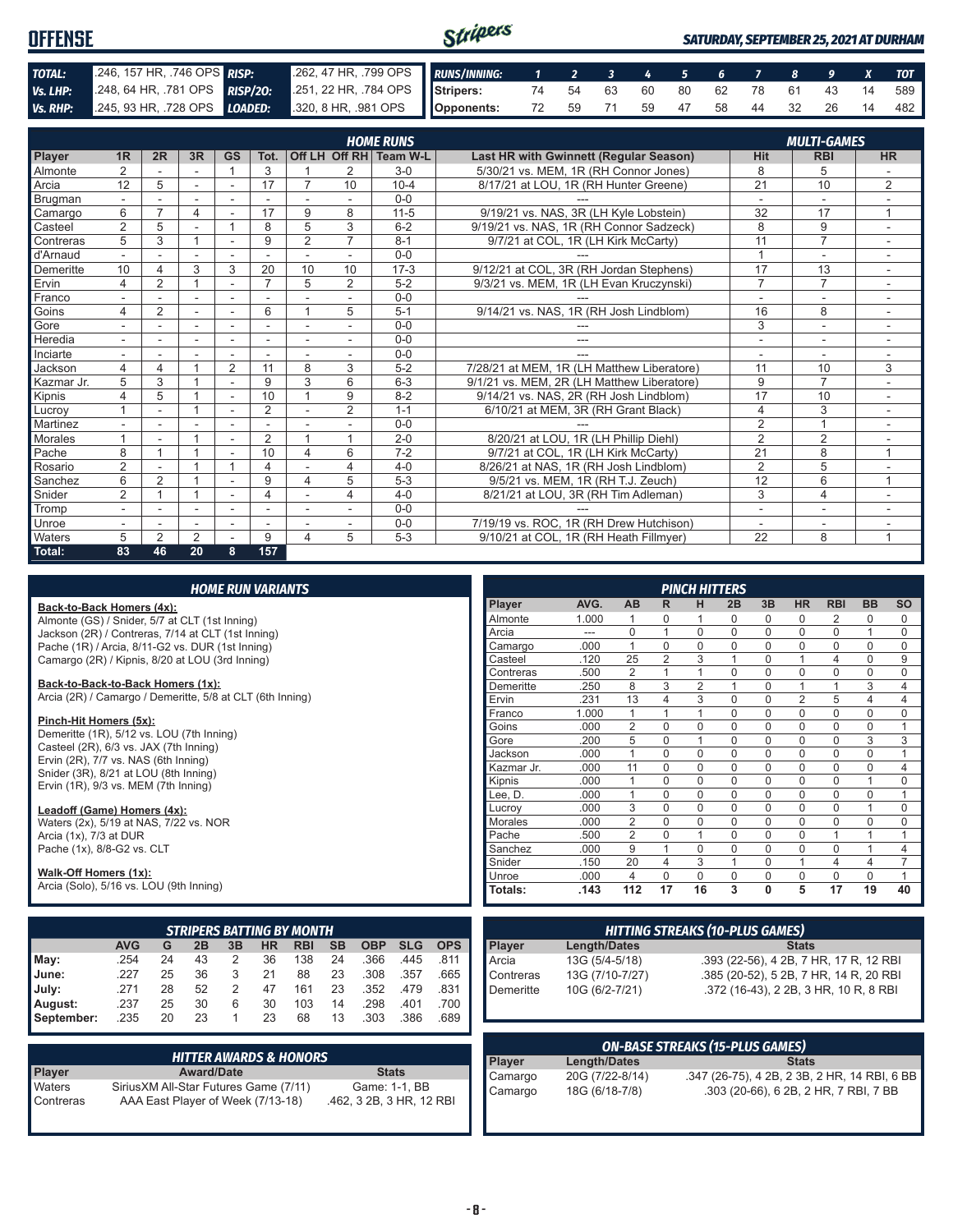### **SEASON SUMMARY**



### **TEAM HIGHS & LOWS**

| <b>OFFENSE:</b>  |                                                                  |
|------------------|------------------------------------------------------------------|
|                  |                                                                  |
|                  |                                                                  |
|                  |                                                                  |
|                  |                                                                  |
|                  |                                                                  |
|                  |                                                                  |
|                  |                                                                  |
|                  |                                                                  |
|                  |                                                                  |
|                  |                                                                  |
| <b>PITCHING:</b> |                                                                  |
|                  |                                                                  |
|                  |                                                                  |
|                  |                                                                  |
|                  |                                                                  |
|                  |                                                                  |
|                  |                                                                  |
|                  |                                                                  |
|                  |                                                                  |
|                  |                                                                  |
| <b>DEFENSE:</b>  |                                                                  |
|                  | Most Double Plays Turned, Game  3 (6x, last: 8/21 at Louisville) |

#### Most Triple Plays Turned, Game .......................................... 1 (6/5 vs. Jacksonville) Most Errors, Game ..................................................................3 (5/15 vs. Louisville) Most Stolen Bases Allowed, Game ...............................................4 (7/4 at Durham) Most Caught Stealing, Game .............................................. 2 (8/8-G1 vs. Charlotte)

### **TEAM MISCELLANEOUS**

| Largest Blown Lead (Loss) 3 Runs (4x, last: 8/6 vs. Charlotte, 5-2, 6-10) |
|---------------------------------------------------------------------------|
|                                                                           |
|                                                                           |
|                                                                           |
|                                                                           |
|                                                                           |
|                                                                           |
|                                                                           |
|                                                                           |
|                                                                           |

### **INDIVIDUAL HIGHS & LOWS**

| <b>HITTING (GAME):</b> |  |
|------------------------|--|
|                        |  |
|                        |  |
|                        |  |
|                        |  |
|                        |  |
|                        |  |
|                        |  |
|                        |  |
|                        |  |
|                        |  |
|                        |  |
|                        |  |
|                        |  |
|                        |  |

#### **PITCHING (GAME):**

#### **DEFENSE (GAME):**

### **STREAKS**

#### **OFFENSIVE (LONGEST IN 2021 ONLY):**

#### **PITCHING (LONGEST IN 2021 ONLY):**

| <u>THEIMS (ESNSES) IN ESTIMATING</u> |                                                                        |
|--------------------------------------|------------------------------------------------------------------------|
|                                      | Consecutive Starts with Win3 Starts (3x, last: K. Wright, 9/8-Current) |
|                                      |                                                                        |
|                                      |                                                                        |
|                                      |                                                                        |
|                                      |                                                                        |
|                                      |                                                                        |

### **LAST TIME IT HAPPENED (GWINNETT REGULAR-SEASON HISTORY)**

#### **INDIVIDUAL OFFENSE:**

|                                                                                                                               | Homers, Both Sides of Plate  Drew Waters (5/18/21 at Nashville)            |
|-------------------------------------------------------------------------------------------------------------------------------|----------------------------------------------------------------------------|
|                                                                                                                               |                                                                            |
|                                                                                                                               |                                                                            |
|                                                                                                                               | Back-to-Back-to-Back Homers  Arcia/Camargo/Demeritte (5/8/21 at Charlotte) |
|                                                                                                                               |                                                                            |
|                                                                                                                               |                                                                            |
|                                                                                                                               |                                                                            |
|                                                                                                                               |                                                                            |
|                                                                                                                               |                                                                            |
|                                                                                                                               |                                                                            |
|                                                                                                                               |                                                                            |
|                                                                                                                               |                                                                            |
|                                                                                                                               |                                                                            |
|                                                                                                                               |                                                                            |
| <b>INDIVIDUAL PITCHING:</b>                                                                                                   |                                                                            |
| $\bigcap_{i=1}^n A_i$ and $\bigcap_{i=1}^n A_i$ and $\bigcap_{i=1}^n A_i$ and $\bigcap_{i=1}^n A_i$ and $\bigcap_{i=1}^n A_i$ | $k + 1 - 1 - 1$                                                            |

| 9.0-Inning No-Hitter (Comb.) Wooten/Marksberry/Ramirez (6/30/16 at Louisville) |  |
|--------------------------------------------------------------------------------|--|
|                                                                                |  |
|                                                                                |  |
|                                                                                |  |
| 21 Consecutive Saves Converted Jairo Asencio (9/6/09-8/8/11)                   |  |
| 25.0-Inning Scoreless Streak Stephen Marek, 25.1 IP (6/6/10-8/2/10)            |  |
|                                                                                |  |

## **TEAM OFFENSE:**

| <b>TEAM PITCHING:</b> |                                                                     |
|-----------------------|---------------------------------------------------------------------|
|                       |                                                                     |
|                       |                                                                     |
|                       |                                                                     |
|                       |                                                                     |
|                       |                                                                     |
|                       |                                                                     |
|                       |                                                                     |
|                       |                                                                     |
|                       |                                                                     |
| <b>TEAM DEFENSE:</b>  |                                                                     |
|                       | Turn a Triple Play  6/5/21 vs. Jacksonville (Camargo-Kipnis-Snider) |
|                       |                                                                     |

### **TEAM MISCELLANEOUS:**<br>18-Run Margin of Victory....